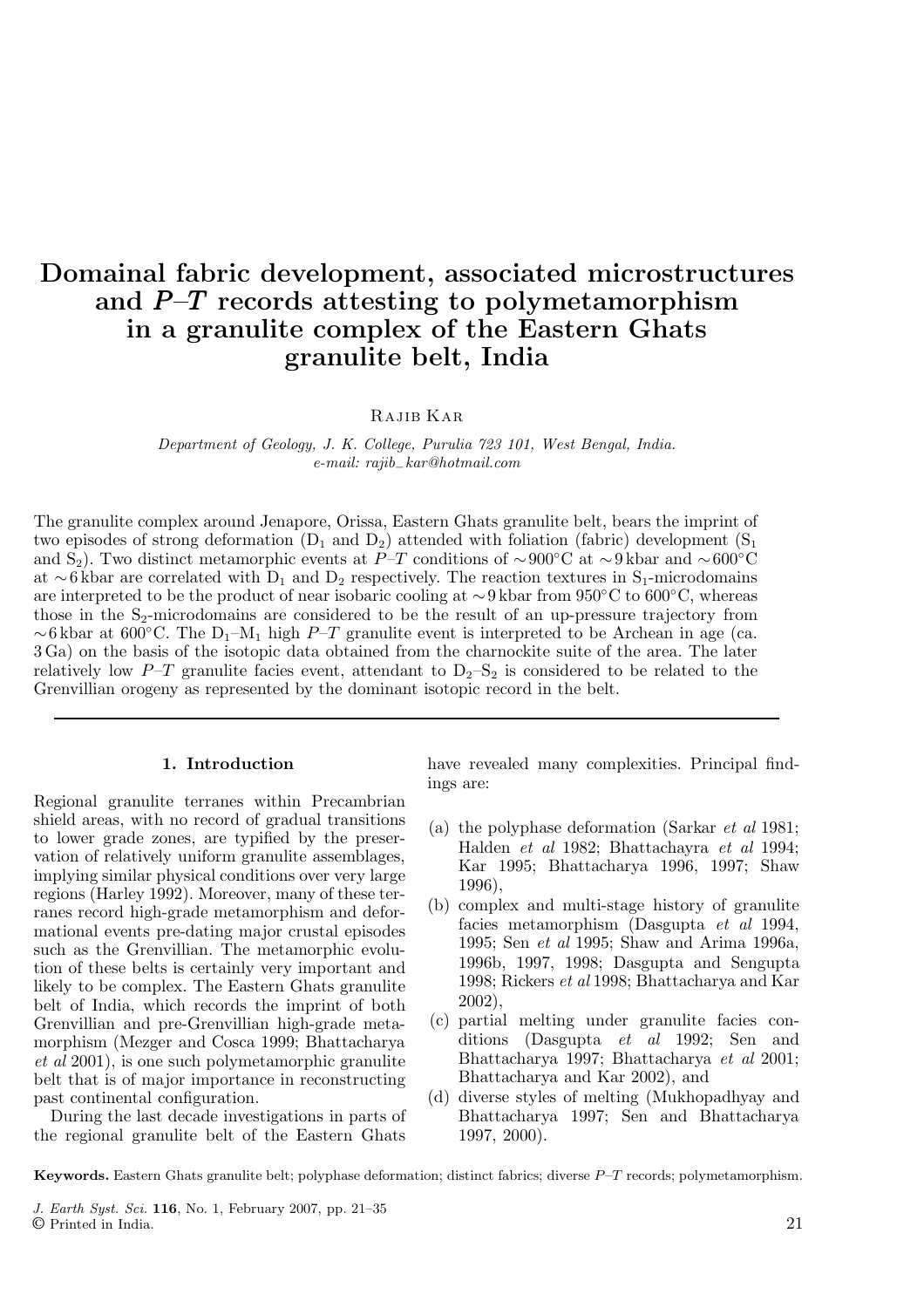22 *Rajib Kar*



Figure 1. Simplified geological map of the area around Jenapore, Orissa. Inset shows the location map. Locations of the analysed samples are given in rectangular boxes.

From different parts of this large belt, different  $P-T$  estimates and  $P-T-t$  paths have been reported. Three common  $P-T$  clusters or domains can be identified: high  $P-T$  conditions of 9.5– 10 kbar at  $900-1000\degree C$ ; intermediate  $P-T$  conditions near 700◦C at 6–8 kbar; and lower pressure condition in the range of  $4.5-6$  kbar at  $650-700^{\circ}$ C. These sets of conditions are recorded in different rock samples from many localities (cf. Sen *et al* 1995 and references therein). Contrasting, post-peak isobaric cooling and isothermal decompression have been recorded from several areas in the Eastern Ghats granulite belt (Lal *et al* 1987; Sengupta *et al* 1990; Dasgupta *et al* 1991, 1993, 1994; Sen *et al* 1995; Bhattacharya 1996; Shaw and Arima 1996b; Mohan *et al* 1997). However, barring a few (Bhattacharya and Kar 2002), the prograde  $P-T$  trajectory is rarely documented. In addition, the significance of the extreme metamorphism, and the regional context of the post-peak  $P-T$  paths, is not clear as the ages of the assemblages is poorly constrained. Moreover, except a few, most of the studies lack integration between deformation history, metamorphic evolution and age data from the assemblages of a locality. Nevertheless, the possibility of polymetamorphism cannot be denied.

Some earlier studies emphasized the repeated metamorphism in the Eastern Ghats granulite belt (Naqvi and Rogers 1987; Halden *et al* 1982). Especially, Grew and Manton (1986) dated the 1 Ga granulite-facies metamorphism in this belt, but had strongly opined the possibility of Archaean or early Proterozoic high-grade metamorphism. However, recent findings emphasized that Eastern Ghats belt possibly represents a collage of several crustal provinces (Chetty 2001; Rickers *et al* 2001; Bhattacharya and Kar 2002). Contextually, in his review on the Proterozoic granulite terranes, Harley (1992) also emphasized this possibility and stated that the pre-Grenvillian high-grade terrains not only consist of reworked older crustal material, but may also contain newly accreted materials. Moreover, Barton *et al* (1994) noted that in complex terrain the  $P-T$  loops might be apparent which may actually link  $P-T$  vectors of isotopically distinct metamorphic cycle. Hence, in complex terrain like Eastern Ghats belt, to interpret the retrieved  $P-T$  data one has to be very cautious. A more comprehensive approach, considering the all-round information from the local assemblages, is required and this is the major focus of the present communication.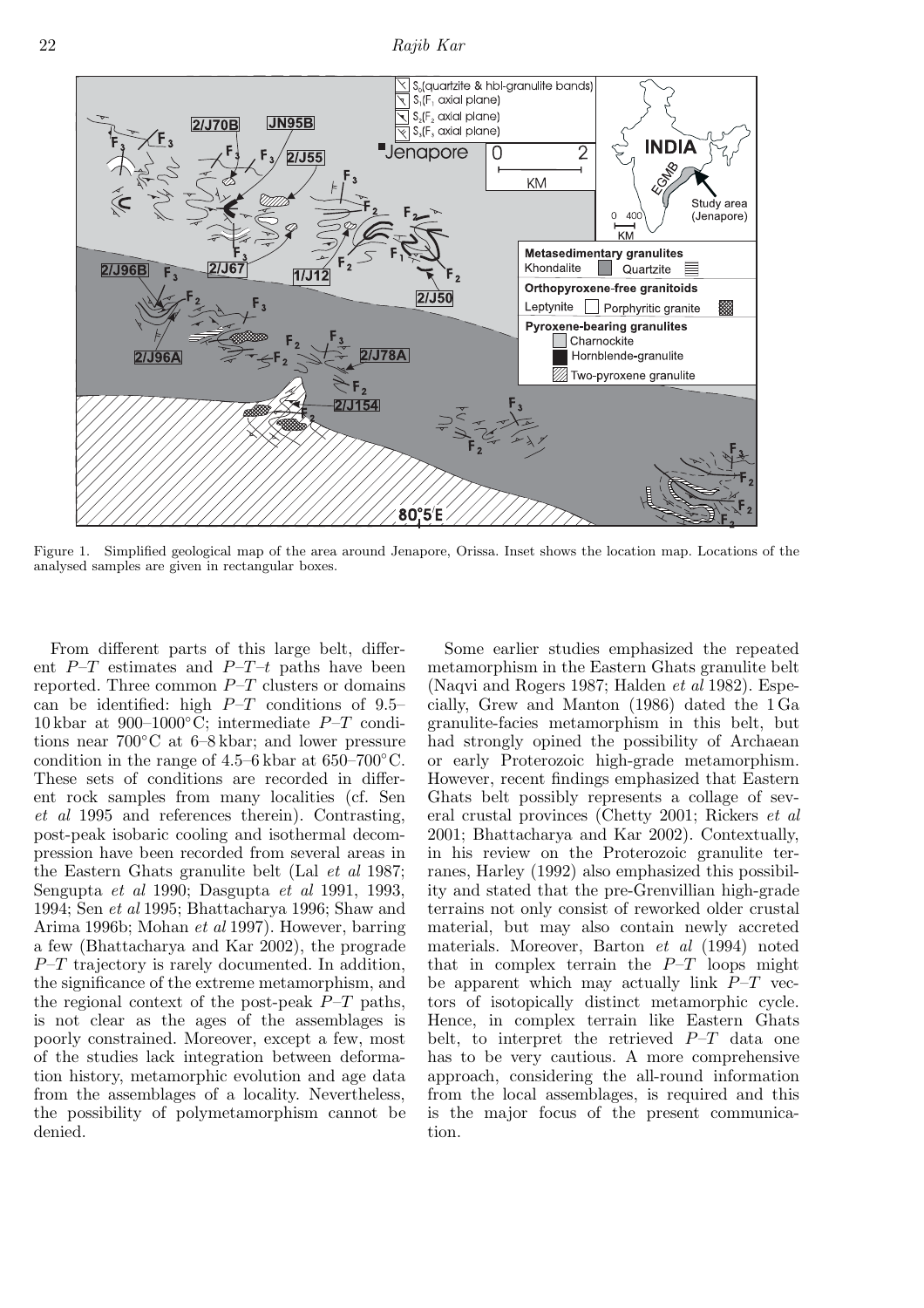#### 2. Geological setting

## 2.1 *Lithologic types and field relations*

The granulite complex in and around Jenapore, Orissa is primarily composed of suites of metasedimentary granulites and pyroxenebearing granulites (figure 1). Different varieties of orthopyroxene-free granitoids namely, leptynite and prophyritic granite are also exposed. The metasedimentary granulites are of two types, namely, khondalite and quartzite, of which khondalite is the mappable unit. Pyroxene-bearing granulites are mainly charnockites, while enderbite, two-pyroxene granulite and hornblende granulite are minor but significant members.

Khondalite generally preserves the pervasive gneissosity defined by the alternate quartz-rich and ferromagnesian mineral rich layers. Quartzite mostly occurs as minor bands within the khondalite, concordant to the pervasive gneissosity. Locally, the quartzite bands define intrafolial folds; the gneissosity of the host khondalite is axial planar to these folds and is therefore termed  $S_1$ .

Charnockite occurs as massif-type bodies characterised by the presence of pervasive, but streaky, gneissic foliation. The charnockite hosts the bands and patches of other varieties of pyroxene-bearing granulites. The hornblende-granulite mostly occurs as bands, also as discordant patches, as well as folded layers, with gneissic foliation of the enclosing charnockite axial planar to these folds. The enderbite and two-pyroxene granulite occur as small lenticular patches, disposed along the foliation of the host charnockite. Such a mode of occurrence of these members of the pyroxene-bearing granulites indicates that they may be genetically connected. Kar *et al* (2003) documented that the massiftype charnockite is a tonalitic magma, product of hornblende-dehydration melting in the protolith of hornblende-granulite; the hornblende-granulite occurring as xenolith in it.

#### 2.2 *Structural setting*

Three phases of folding are recognised from the granulite complex of the area (Kar 1995). Quartzite bands in the khondalite host and hornblendegranulite bands in the massif-type charnockite host define the intrafolial, reclined  $F_1$  folds. The pervasive gneissic banding of the khondalite and streaky gneissic foliation of the charnockite-massif are axial planar to these minor  $F_1$  folds, and are designated as  $S_1$ .  $F_2$  folds are commonly tight, and have axial planar foliation, defined by alignment of ribbon-shaped and platy quartz, plattung structure, known as leptynitic foliation after Sen (1987),

and designated  $S_2$ . These  $F_2$  folds occur on regional scale and determine the map-pattern of the area (figure 1).  $F_3$  folds are regional broad warps, developed on regionally parallel  $S_1/S_2$  fabrics. Notably,  $S_1$  and  $S_2$  foliations also dominate both the lithologies at limbs and noses of regional  $F_2$  folds respectively. Also, overprinting of the  $S_1$  foliation by  $S_2$ foliation and complete obliteration of the earlier foliation at places are commonly observed.

The  $F_1-F_2$  folds generate both hook-shaped and arrowhead shaped interference pattern on profile section on outcrop scale. The form surface of these refolded folds is represented by a quartzite band in the khondalite host and horblende-granulite band in the charnockite host. Kar (1999, 2001) described the regional fold geometry and detailed structural analysis of the area, which reveals that the regional geometry could be the result of a break in the deformation history. Also, the  $S_2$  foliation often crosscuts the  $S_1$  foliation at the noses of the regional  $F_2$  folds and the transposition of  $S_1$ by  $S_2$  at places certainly attesting to this break.

#### 2.3 *Microstructures*

The two prime lithologies of the area, khondalite and charnockite preserve two deformation fabrics,  $S_1$  and  $S_2$ , on hand-specimen scale also.

# 2.3.1 S<sup>1</sup> *fabric*

Garnet-ilmenite-sillimanite segregations define the  $S_1$  gneissic banding in the khondalite. Two domains are readily identifiable, felsic domains and mafic domains. In the felsic domains, evidence of crystal plastic deformation is very clear within quartz and feldspar. Large quartz grains often show undulose extinction and deformation banding; occasional subgrains are also observed. Although xenoblastic texture is apparent, close scrutiny reveals an aggregate of relatively coarse-grained quartz, having irregular grain boundaries; commonly interpreted to be the product of grain boundary migration (GBM) recrystallisation (Passchier and Trouw 1996). Moreover, typical granoblastic textures are observed at places, possibly a product of static recrystallisation. In the mafic domains, on the other hand, garnet porphyroblasts are generally undeformed. Ilmenite and sillimanite grains sometimes show wavy foliation; the fairly coarse tabular crystals of sillimanite show optical discontinuity.

Lenticular accumulations of orthopyroxene, plagioclase and Fe–Ti-Oxides within a quartz-feldspar groundmass define the  $S_1$  streaky gneissic foliation in the charnockite. Two domainal divisions, namely, lenticular mafic domains and felsic domains could be identified on microscopic scale.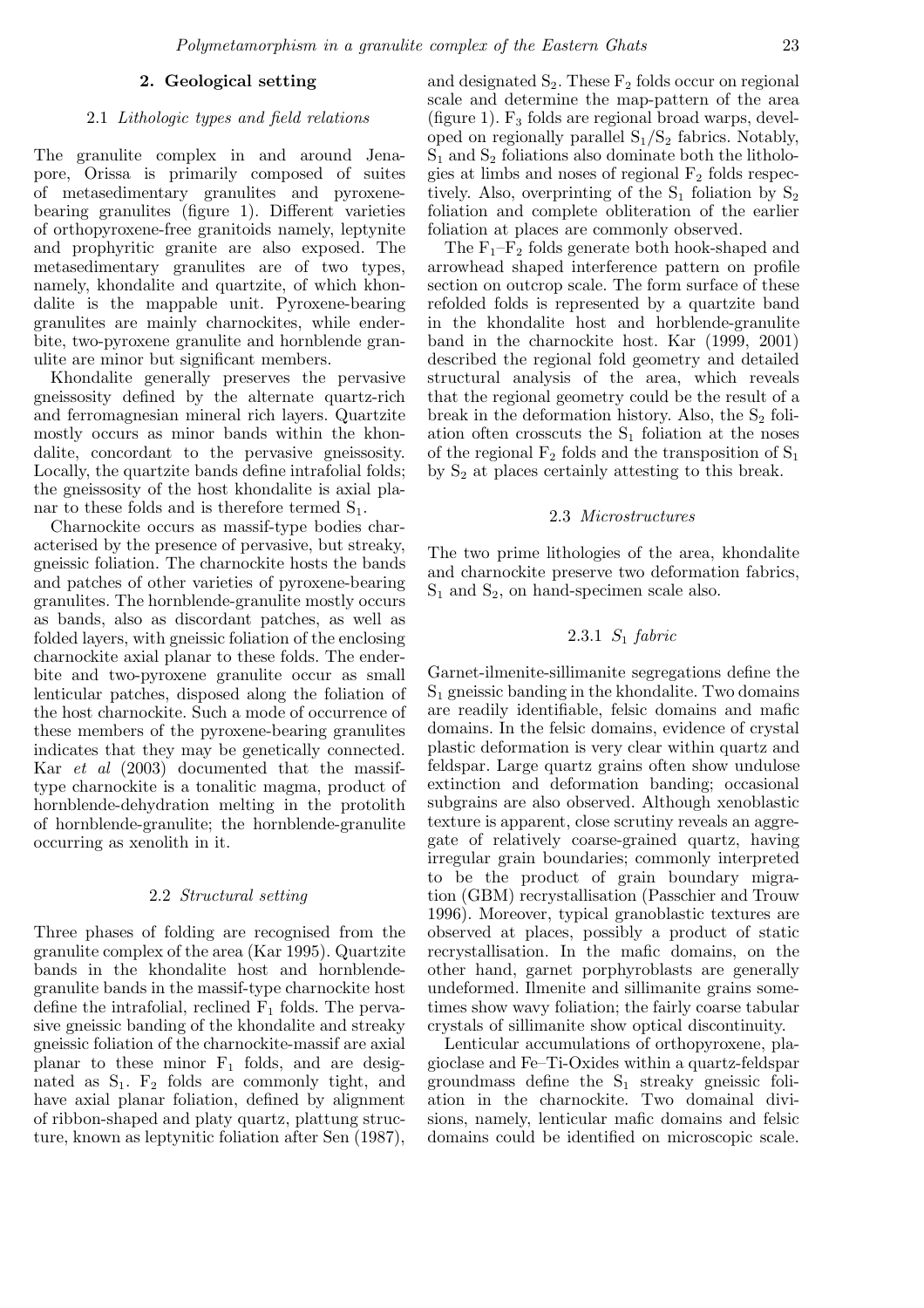The felsic domains are characterised by typical granoblastic texture with triple point contacts of coexisting mineral phases. Signatures of crystal plastic deformation are preserved in large grains: undulose extinction and occasional sub-grain formation in quartz and bending of twin lamellae in plagioclase. In the mafic domains, on the other hand, recrystallisation of fine moats of orthopyroxene along the margin of the large orthopyroxene grains is indicative of high temperature recrystallisation (Passchier and Trouw 1996). Also, exsolution lamellae of clinopyroxene in the host orthopyroxene are suggestive of the possibility of high temperature microstructural readjustment (Passchier and Trouw 1996).

# 2.3.2 S<sup>2</sup> *fabric*

At  $F_2$  fold noses,  $S_1$  gneissosity is virtually obliterated. The  $S_2$  fabric in the khondalite is defined by arrangement of plates of quartz. Relatively fine-grained, polycrystalline and lenticular quartz with irregular grain boundaries define the  $S_2$  fabric, which is interpreted to be the result of subgrain rotation (SR) recrystallisation (Passchier and Trouw 1996). Static recrystallisation on this resulted in the platy granoblastic textures. This is the microscopic manifestation of the typical plattung structure (Merh 1962; Sen 1987), the so-called leptynitic foliation. The garnet porphyroblasts are generally deformed and occasionally show sigmoidal grain shapes with tapering ends. Also, the sillimanite and feldspars show sigmoidal grain shapes. The tapering ends of these sigmoidal porphyroblasts commonly form an acute angle with the characteristic leptynitic foliation, indicating deformation-induced growth of the porphyroblasts.

In the charnockite polycrystalline, relatively fine-grained and lenticular quartz-feldspar aggregates with irregular grain boundaries define the  $S_2$ fabric. In extreme cases, this dynamic recrystallisation finally resulted in the formation of a mylonitic foliation. Sigmoidal orthopyroxene is also present.

Locally, in the felsic bands of the enderbite and two-pyroxene granulite typical platy granoblastic texture is common. This microstructural readjustment might have been related to the event responsible for the development of the  $S_2$  fabric. Notably, hornblende-granulites never contain platy granoblastic texture. Mafic rich lithologies in them might have hindered such microstructural readjustment.

Thus the deformational regime and/or response during the development of  $S_1$  and  $S_2$  fabric in the similar lithologies might have been different. Simple shear component during the development of  $S_2$ fabric was much higher. To summarize, structurally



Figure 2. Sketch from photomicrograph showing garnet moat with occasional dactylitic quartz, separating clinopyroxene and plagioclase in hornblende-granulite. Scale bar:  $5 \mu$ .

there is convincing microstructural evidence for  $S_1$ and  $S_2$ , both characterised by high T minerals and with  $S_2$  at an angle to  $S_1$ . Also, almost complete obliteration of previous deformation fabric  $(S_1)$  and growth of new fabric  $(S_2)$  having distinct characteristic features indicate annealing during the latter fabric development.

#### 3. Petrography

#### 3.1 *Mineral assemblages*

Khondalite is characterised by the assemblage: quartz (60%) – K-feldspar (5%) – garnet (25%) – sillimanite  $(5\%)$  – ilmenite  $(4\%)$  – rutile  $(1\%)$ ± biotite. Notably, significant secondary biotite development, after garnet, is generally noticed in the samples having dominant  $S_2$ -fabric. The members of the pyroxene-bearing granulites are characterised by the following primary assemblages. Charnockite: plagioclase (35%) – quartz (25%) – K-feldspar (25%) – orthopyroxene (10%) – Fe–Ti oxides  $(5\%) \pm \text{garnet} \pm \text{clinopyroxene} \pm \text{horn}$ blende  $\pm$  biotite; hornblende-granulite: hornblende (35%) – clinopyroxene (20%) – orthopyroxene  $(15\%)$  – plagioclase  $(27\%)$  – quartz  $(2\%) \pm \text{gar}$ net; two-pyroxene granulite: clinopyroxene (30%) – orthopyroxene (25%) – plagioclase (30%) – Fe–Ti oxides  $(5\%)$  – quartz  $(8\%)$  – K-feldspar  $(2\%) \pm$ garnet  $\pm$  hornblende  $\pm$  biotite; enderbite: plagioclase  $(35\%)$  – orthopyroxene  $(20\%)$  – K-feldspar  $(17\%)$  – quartz  $(15\%)$  – clinopyroxene  $(13\%) \pm$ garnet  $\pm$  Fe–Ti oxides  $\pm$  hornblende  $\pm$  biotite. Garnet, although one of the major mineral phases in all these lithologies, invariably preserves reaction relations, mostly rimming the pyroxenes or forming coronas on them (figures 2, 3 and 4). In some samples, garnet porphyroblasts are observed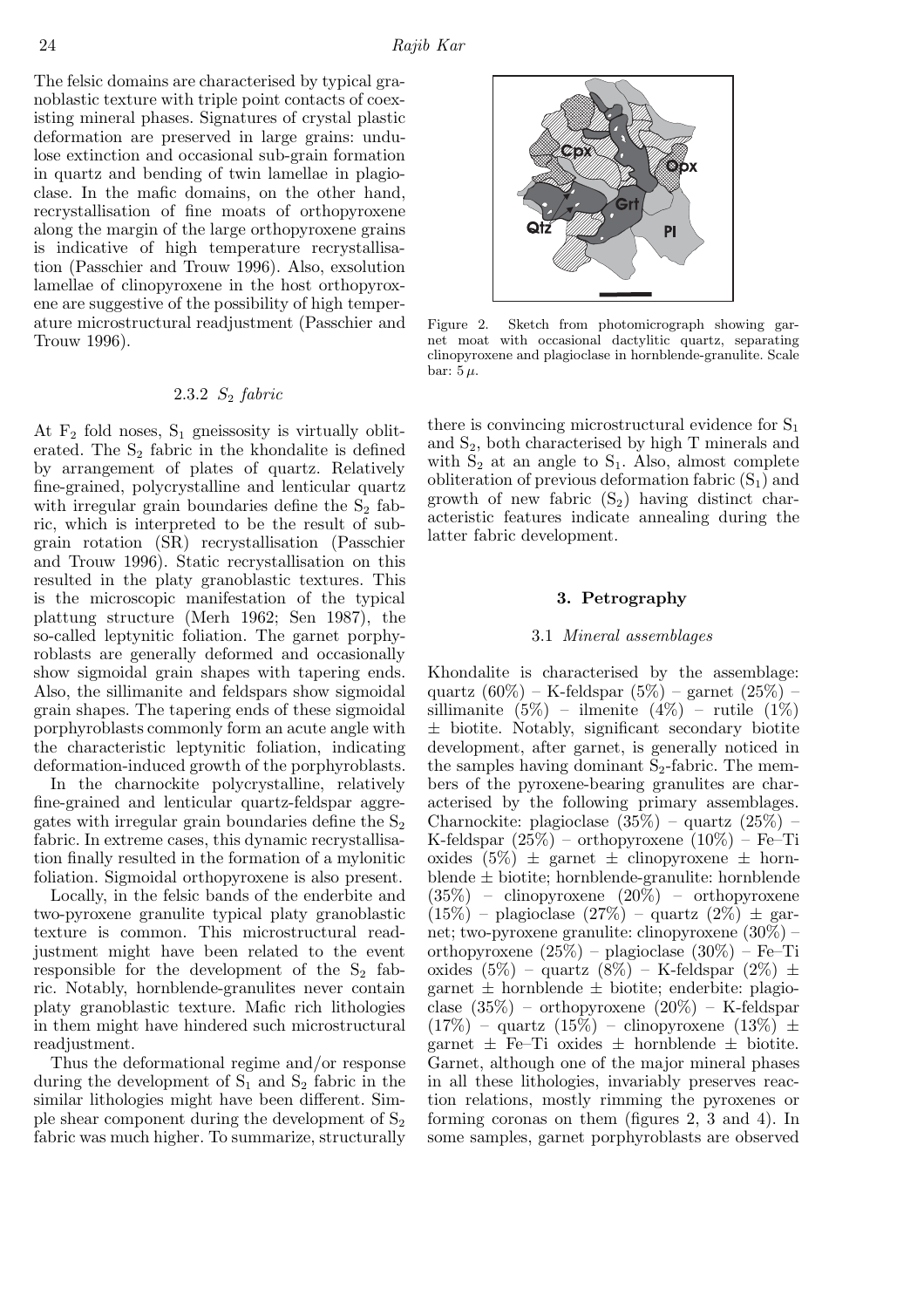

Figure 3. Sketch from photomicrograph showing garnetclinopyroxene-quartz intergrowth enclosing orthopyroxene with embayed grain boundaries in hornblende-granulite; note plagioclase inclusion within the intergrowth. Scale bar:  $5 \mu$ .



Figure 4. Sketch from photomicrograph showing xenoblastic garnet with inclusions of orthopyroxene and plagioclase in two-pyroxene granulite. Scale bar:  $5 \mu$ .

enclosing the pyroxene and plagioclase. Pyroxenes in the two-pyroxene granulite assemblage occur in two distinct modes, one as inclusions within garnet and the other as matrix phases. Notably, they are compositionally distinct (section on mineral chemistry). Also, the abundant secondary growth of hornblende and biotite after pyroxenes is more pronounced in the samples with dominant  $S_2$ -fabric.

#### 4. Mineral chemistry

#### 4.1 *Analytical data*

Mineral chemical data are obtained through Electron Probe Micro Analysis. EPMA work was carried out at the University Science Instrumentation Centre of Roorkee University and National Geophysical Research Institute, Hyderabad, using Jeol Jxa-8600M and Philips Camebax Microprobe Machine respectively. Operating conditions at Roorkee was 15 kV accelerating voltage, 0.5 nA sample current and  $3 \mu m$  beam diameter, while

those at Hyderabad were 15 kV and 20 kV accelerating voltage,  $0.5 \text{ nA}$  sample current and  $2 \mu \text{m}$ beam diameter. A few analyses were obtained from Yokohama National University, Japan using JEOL JSM-5300 electron microprobe and LINK QX2000J system (operating at 15 kV and 0.5 nA sample current).

## 4.2 *Garnet*

Mineral compositions of the garnet are presented in table 1.  $S_1$ -garnets in the khondalite are almandine rich;  $X_{\text{Gr}}$  and  $X_{\text{Sp}}$  are insignificant. No compositional zoning is observed. However, some porphyroblasts show a marginal magnesian depletion towards the rim (sample no. 2/J96A, core:  $Py_{18}$  and rim:  $Py_{16}$ ). S<sub>2</sub>-garnets are relatively magnesium rich (sample no.  $2/J96B$ ,  $Alm_{76}Py_{21}$ ), although some relatively less magnesian garnet are also present along the  $S_2$  fabric; these may represent relict  $S_1$ -garnet. Notably, garnet overgrowths are more magnesian than idioblastic core (sample no.  $2/J78A$ , core:  $Py_{17}Alm_{78}$  and overgrowth:  $Py_{20}Alm_{74}$ ).

Garnets in the hornblende-granulite are nearly homogeneous in composition, containing 54–55% almandine, 24–25% pyrope, 15–17% grossular, but slightly variable from sample to sample. Significantly, no marked distinction in composition is noticed when it rims different phases like orthopyroxene and clinopyroxene; although slight magnesium depletion towards rims in relatively thicker coronas is noticeable.

 $S_1$ -garnets of two-pyroxene granulites are generally homogeneous, although markedly different from sample to sample. However, some large porphyroblasts show subtle iron enrichment towards the rim (core:  $Py_{34}Alm_{48}And_{1}Gr_{15}$  and rim:  $Py_{33}Alm_{49}And_{5}Gr_{12}$ . On the other hand,  $S_2$ -garnets are less magnesian but homogeneous with  $57-58\%$  almandine,  $21-23\%$  pyrope and  $15-$ 18% grossular contents. The most noticeable feature is the marginal subtle magnesium enrichment in thicker coronas, unlike the other coronal garnets in  $S_1$  dominated hornblende-granulite and two pyroxene-granulites.

#### 4.3 *Pyroxene*

Mineral chemistry of pyroxenes is presented in table 2. Clinopyroxenes of the hornblende-granulite are basically augites with low jadeite–acmite components (maximum 3.6 mol.%) and insignificant octahedral Al (maximum 0.05). However, in some samples the clinopyroxenes have quite higher jadeite–acmite component (maximum 5.4 mol.%) and markedly high octahedral Al contents (0.09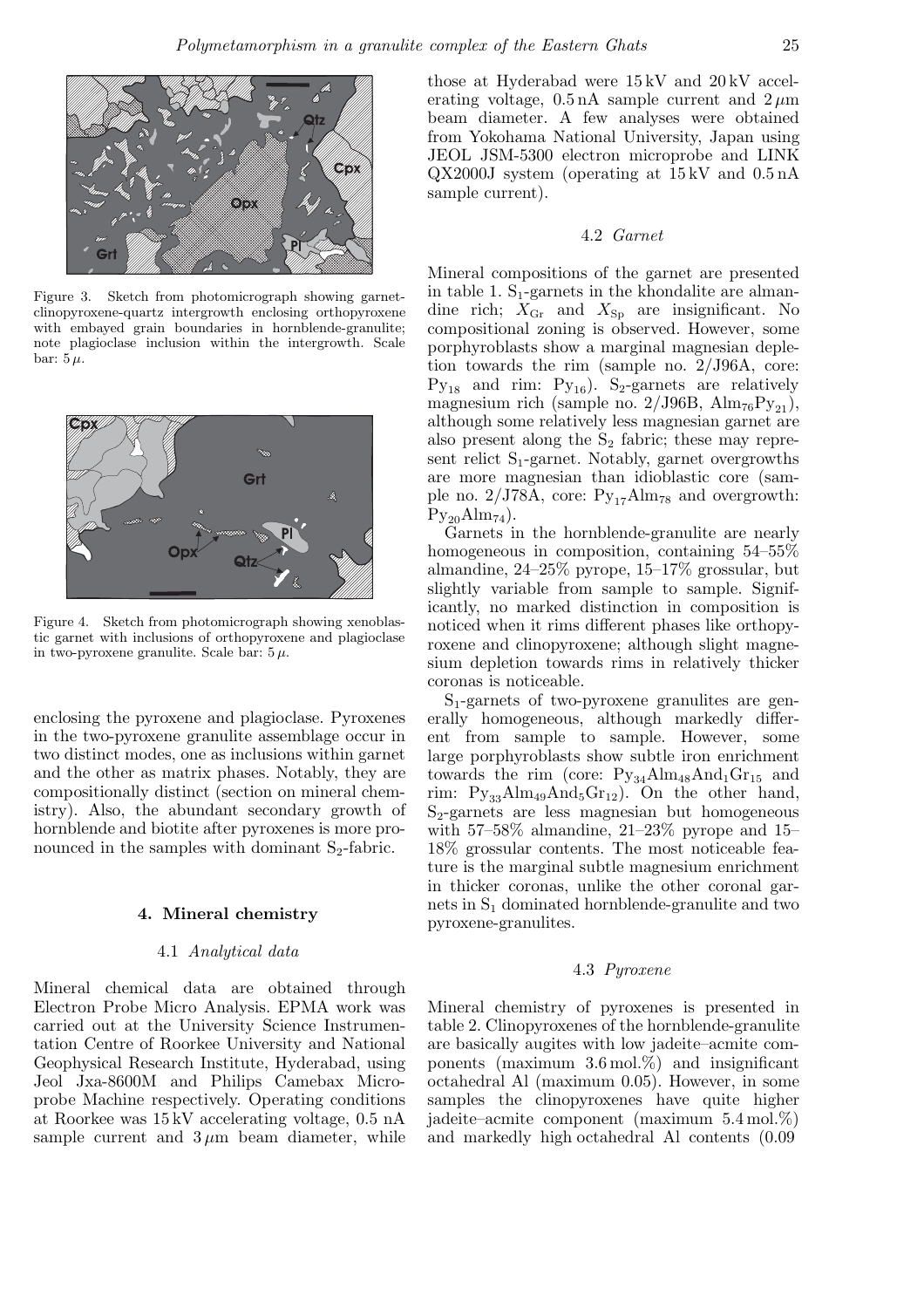|                                                        |             |                        |                                             | Table 1. Representative garnet compositions from different lithologies. |                                 |                                                                 |                                                                                                                    |                                                                                                                                                                                                                                                                                                               |                                              |                                                                                                       |                                                                                                                                                                                                                                                                                                               |                                                                                                        |              |                                                                        |
|--------------------------------------------------------|-------------|------------------------|---------------------------------------------|-------------------------------------------------------------------------|---------------------------------|-----------------------------------------------------------------|--------------------------------------------------------------------------------------------------------------------|---------------------------------------------------------------------------------------------------------------------------------------------------------------------------------------------------------------------------------------------------------------------------------------------------------------|----------------------------------------------|-------------------------------------------------------------------------------------------------------|---------------------------------------------------------------------------------------------------------------------------------------------------------------------------------------------------------------------------------------------------------------------------------------------------------------|--------------------------------------------------------------------------------------------------------|--------------|------------------------------------------------------------------------|
| Rock type                                              |             |                        |                                             | Khondalite                                                              |                                 |                                                                 | Hornblende<br>granulite                                                                                            |                                                                                                                                                                                                                                                                                                               |                                              |                                                                                                       |                                                                                                                                                                                                                                                                                                               | Two-pyroxene granulite                                                                                 |              |                                                                        |
| Sample no.<br>Fabric                                   |             | $2/ {\rm J}96 {\rm A}$ |                                             | 2/J78A<br>$\vec{\infty}$                                                | $2/ {\rm J96B} \over {\rm S}_2$ |                                                                 | JN95B<br>$\vec{\Omega}$                                                                                            | $\frac{2}{3}$ $\frac{15}{3}$                                                                                                                                                                                                                                                                                  | $2/\mathrm{J}55$ $\mathrm{S}_1$              |                                                                                                       | $2/\mathrm{J70B} \nonumber\\ \mathrm{S_{1}}$                                                                                                                                                                                                                                                                  | 2/J67C<br>$S_1$                                                                                        |              | $2/\mathrm{J}154$ $\mathrm{S}_2$                                       |
| Reference no.<br>Location                              | Core<br>2/1 | Rim                    | Core<br>2/3                                 | Overgrowth<br>2/4                                                       | Core<br>2/5                     | Core<br>$2/6$                                                   | Core<br>$2/8$                                                                                                      | Core<br>$2/9$                                                                                                                                                                                                                                                                                                 | Core<br>2/10                                 | Rim<br>2/11                                                                                           | Core<br>2/12                                                                                                                                                                                                                                                                                                  | Core<br>$2/13$                                                                                         | Core<br>2/14 | 2/15<br>Rim                                                            |
| $\rm SiO_2$                                            | 37.08       | 37.82                  | 39.09                                       | 38.34                                                                   | 38.85                           | 37.32                                                           | 39.52                                                                                                              | 39.17                                                                                                                                                                                                                                                                                                         | 39.49                                        | 39.5                                                                                                  | 37.42                                                                                                                                                                                                                                                                                                         | 39.04                                                                                                  | 38.40        | 38.64                                                                  |
| TiO <sub>2</sub>                                       | 0.00        | 0.00                   | 0.00                                        | 0.00                                                                    | 0.00                            | 0.02                                                            | 0.03                                                                                                               | 0.00                                                                                                                                                                                                                                                                                                          | 0.05                                         |                                                                                                       | 0.00                                                                                                                                                                                                                                                                                                          |                                                                                                        | 0.02         | 0.09                                                                   |
| $\rm Al_2O_3$                                          | 21.26       | 21.47                  | 21.69                                       | 21.95                                                                   | 21.69                           | $\begin{array}{c} 22.63 \\ 0.00 \\ 33.96 \end{array}$           | 21.95                                                                                                              | 22.12                                                                                                                                                                                                                                                                                                         | 21.96                                        | $0.11$<br>21.19                                                                                       | 20.69                                                                                                                                                                                                                                                                                                         | $\frac{0.05}{22.39}$                                                                                   | 21.19        |                                                                        |
| $\rm Cr_2O_3$                                          | 0.00        | 0.00                   | 0.00                                        | 0.00                                                                    | 0.00                            |                                                                 |                                                                                                                    | 0.00                                                                                                                                                                                                                                                                                                          | 0.18                                         | $0.00$<br>$24.25$                                                                                     |                                                                                                                                                                                                                                                                                                               | $\begin{array}{c} 0.00 \\ 24.41 \end{array}$                                                           | 0.12         | $\begin{array}{c} 21.73 \\ 0.46 \\ 26.69 \end{array}$                  |
| $_{\rm FeO}$                                           | 34.49       | 34.30                  | 33.84                                       | 32.23                                                                   | 34.19                           |                                                                 |                                                                                                                    | 23.29                                                                                                                                                                                                                                                                                                         | 22.42                                        |                                                                                                       | $0.00$<br>27.36                                                                                                                                                                                                                                                                                               |                                                                                                        | 27.27        |                                                                        |
| $\rm MnO$                                              | 0.89        | $1.21\,$               | 1.07                                        | 1.25                                                                    | 0.98                            |                                                                 |                                                                                                                    | 0.63                                                                                                                                                                                                                                                                                                          | 0.50                                         |                                                                                                       | 2.38                                                                                                                                                                                                                                                                                                          |                                                                                                        | 0.94         | 0.94                                                                   |
| $_{\rm CaO}^{\rm MgO}$                                 | 4.35        | 3.89                   | 3.98                                        | 4.84                                                                    | 4.46                            | $\frac{1.03}{5.27}$                                             |                                                                                                                    | 7.54                                                                                                                                                                                                                                                                                                          | 8.87                                         | $0.64$<br>8.43<br>6.12                                                                                | $4.37\phantom{}$ 6.51                                                                                                                                                                                                                                                                                         | $3.46$<br>$5.20$<br>$5.94$                                                                             | 5.48         | 5.93                                                                   |
|                                                        | 0.32        | 0.00                   | 1.00                                        | $1.01\,$                                                                | 0.43                            |                                                                 |                                                                                                                    | 7.02                                                                                                                                                                                                                                                                                                          | 6.30                                         |                                                                                                       |                                                                                                                                                                                                                                                                                                               |                                                                                                        | 6.49         | 6.67                                                                   |
| $\rm Total$                                            | $98.40\,$   | $98.67$                | 100.66                                      | 99.62                                                                   | 100.60                          | 100.61                                                          | $\begin{array}{r} 0.35 \\ 24.75 \\ 0.90 \\ 6.37 \\ 6.90 \\ 100.76 \end{array}$                                     | 17.66                                                                                                                                                                                                                                                                                                         | 17.66                                        | 100.29                                                                                                | $98.73$                                                                                                                                                                                                                                                                                                       | 100.49                                                                                                 | 99.91        | 101.15                                                                 |
| $\mathrm{Si}\:\mathrm{IV}$                             | 5.97        | 5.99                   | $6.00\,$                                    | 5.97                                                                    | $6.00\,$                        | 5.83                                                            | $\begin{array}{c} 0.00 \\ 0.000 \\ 0.000 \\ 0.000 \\ 0.000 \\ 0.01 \\ 0.12 \\ 0.12 \\ 0.12 \\ 0.13 \\ \end{array}$ |                                                                                                                                                                                                                                                                                                               |                                              | $0.000$<br>$0.0000$<br>$0.0000$                                                                       |                                                                                                                                                                                                                                                                                                               | $6.00\,$                                                                                               |              | $5.96$<br>0.04                                                         |
| Al IV                                                  | $0.03\,$    | $0.01\,$               | $0.00\,$                                    | 0.03                                                                    | 0.00                            | 0.17                                                            |                                                                                                                    |                                                                                                                                                                                                                                                                                                               |                                              |                                                                                                       |                                                                                                                                                                                                                                                                                                               | 0.00                                                                                                   |              |                                                                        |
| $\frac{\text{A}}{\text{I3}}\frac{\text{V}}{\text{V1}}$ | $4.00\,$    | 4.00                   | 3.92                                        | $4.00\,$                                                                |                                 |                                                                 |                                                                                                                    |                                                                                                                                                                                                                                                                                                               |                                              |                                                                                                       |                                                                                                                                                                                                                                                                                                               |                                                                                                        |              | 3.90                                                                   |
|                                                        | 0.00        | 0.00                   | $\begin{array}{c} 0.00 \\ 0.00 \end{array}$ | 0.00                                                                    | $3.95$<br>$0.00$<br>$0.00$      |                                                                 |                                                                                                                    |                                                                                                                                                                                                                                                                                                               |                                              |                                                                                                       |                                                                                                                                                                                                                                                                                                               |                                                                                                        |              | 0.01                                                                   |
| $\ddot{\circ}$                                         | $0.00\,$    | 0.00                   |                                             | 0.00                                                                    |                                 |                                                                 |                                                                                                                    |                                                                                                                                                                                                                                                                                                               |                                              |                                                                                                       |                                                                                                                                                                                                                                                                                                               |                                                                                                        |              | 0.06                                                                   |
| $Fe+3$                                                 | 0.00        | $0.00\,$               | $0.08\,$                                    | 0.00                                                                    | 0.05                            |                                                                 |                                                                                                                    |                                                                                                                                                                                                                                                                                                               |                                              |                                                                                                       |                                                                                                                                                                                                                                                                                                               |                                                                                                        |              | 0.03                                                                   |
| $\mathrm{Fe}^{+2}$                                     | 4.64        | 4.54                   | 4.27                                        | $4.20$                                                                  | 4.36                            | $\begin{array}{c} 4.00 \\ 0.00 \\ 0.00 \\ 0.01 \\ \end{array}$  |                                                                                                                    |                                                                                                                                                                                                                                                                                                               |                                              |                                                                                                       | $\begin{array}{c} 5.98 \\ 0.02 \\ 3.87 \\ 0.00 \\ 0.01 \\ 0.01 \\ 0.33 \\ 0.32 \\ 0.01 \\ 0.01 \\ 0.01 \\ 0.01 \\ 0.01 \\ 0.01 \\ 0.01 \\ 0.01 \\ 0.01 \\ 0.01 \\ 0.01 \\ 0.01 \\ 0.01 \\ 0.01 \\ 0.01 \\ 0.01 \\ 0.01 \\ 0.01 \\ 0.01 \\ 0.01 \\ 0.01 \\ 0.01 \\ 0.01 \\ 0.01 \\ 0.01 \\ 0.01 \\ 0.01 \\ 0.$ | $\begin{array}{c} 4.06 \\ 0.01 \\ 0.00 \\ 0.01 \\ 0.01 \\ 0.01 \\ 0.45 \\ 0.98 \\ 0.98 \\ \end{array}$ |              | 3.41                                                                   |
| ${\rm Mn}^{+2}$                                        | $\rm 0.12$  | $0.16\,$               | $0.14\,$                                    | $0.16\,$                                                                | 0.13                            | $\begin{array}{c} 0.14 \\ 1.23 \\ 0.06 \end{array}$             |                                                                                                                    |                                                                                                                                                                                                                                                                                                               |                                              |                                                                                                       |                                                                                                                                                                                                                                                                                                               |                                                                                                        |              | 0.12                                                                   |
| $\rm Mg$                                               | 1.04        | 0.92                   | 0.91                                        | $1.12$                                                                  | 1.03                            |                                                                 | $1.44\,$                                                                                                           |                                                                                                                                                                                                                                                                                                               |                                              |                                                                                                       |                                                                                                                                                                                                                                                                                                               |                                                                                                        |              |                                                                        |
| $\mathcal{C}^{\mathfrak{a}}$                           | $0.06\,$    | 0.00                   | 0.17                                        | $0.17\,$                                                                | 0.07                            |                                                                 | $1.12$                                                                                                             | $\begin{array}{c} 6.00 \\ 6.00 \\ 0.00 \\ 0.00 \\ 0.00 \\ 0.00 \\ 0.00 \\ 0.00 \\ 0.00 \\ 0.00 \\ 0.01 \\ 0.01 \\ 0.01 \\ 0.01 \\ 0.01 \\ 0.01 \\ 0.01 \\ 0.01 \\ 0.01 \\ 0.01 \\ 0.01 \\ 0.01 \\ 0.01 \\ 0.01 \\ 0.01 \\ 0.01 \\ 0.01 \\ 0.01 \\ 0.01 \\ 0.01 \\ 0.01 \\ 0.01 \\ 0.01 \\ 0.01 \\ 0.01 \\ 0.$ |                                              | $0.\overline{3}0$<br>$2.\overline{3}0$<br>$0.\overline{3}0$<br>$1.\overline{3}0$<br>$0.\overline{3}0$ | $1.11\,$                                                                                                                                                                                                                                                                                                      |                                                                                                        |              | $\begin{array}{c} 1.36 \\ 1.10 \end{array}$                            |
| Alm $\%$                                               | 00.62       | 81.00                  | 78.00                                       | $74.00$                                                                 | 79.00                           | $\begin{array}{c} \textbf{76.00} \\ \textbf{21.00} \end{array}$ |                                                                                                                    |                                                                                                                                                                                                                                                                                                               | 48.00                                        | $\begin{array}{c} 49.00 \\ 33.00 \\ 1.20 \\ 5.00 \\ 6.00 \\ \end{array}$                              | 59.00                                                                                                                                                                                                                                                                                                         |                                                                                                        | 58.00        | $\begin{array}{c} 57.00 \\ 23.00 \\ 2.00 \\ 15.25 \\ 0.75 \end{array}$ |
| Py $\%$                                                | 18.00       | $16.00\,$              | $17.00\,$                                   | $20.00\,$                                                               | 18.00                           |                                                                 | $\begin{array}{c} 54.00 \\ 25.00 \\ 2.00 \\ 17.25 \end{array}$                                                     | $\begin{array}{c} 50.00 \\ 29.00 \\ 2.00 \\ 18.75 \end{array}$                                                                                                                                                                                                                                                | 34.00                                        |                                                                                                       | 17.00                                                                                                                                                                                                                                                                                                         | $\begin{array}{c} 55.00 \\ 21.00 \\ 7.00 \\ 17.00 \end{array}$                                         | 21.00        |                                                                        |
| $\mathrm{Sp}$ %                                        | $2.00\,$    | 3.00                   | $2.00\,$                                    | $3.00\,$                                                                | 2.00                            | $2.00\phantom{0}1.00$                                           |                                                                                                                    |                                                                                                                                                                                                                                                                                                               | 1.00                                         |                                                                                                       | 5.00                                                                                                                                                                                                                                                                                                          |                                                                                                        | $2.00\,$     |                                                                        |
| Gr $\%$                                                | $1.00\,$    | 0.00                   | $1.00\,$                                    | 3.00                                                                    | 0.00                            |                                                                 |                                                                                                                    |                                                                                                                                                                                                                                                                                                               | $\begin{array}{c} 15.50 \\ 1.00 \end{array}$ |                                                                                                       | 13.75                                                                                                                                                                                                                                                                                                         |                                                                                                        | $16.50\,$    |                                                                        |
| And %                                                  | 0.00        | 0.00                   | 2.00                                        | 0.00                                                                    | 1.00                            | 0.00                                                            | 0.75                                                                                                               | $0.25$<br>$0.00$                                                                                                                                                                                                                                                                                              |                                              |                                                                                                       | 3.25                                                                                                                                                                                                                                                                                                          | 0.00                                                                                                   | 2.00         |                                                                        |
| Uvr $\%$                                               | 0.00        | 0.00                   | 0.00                                        | 0.00                                                                    | 0.00                            | 0.00                                                            | 1.00                                                                                                               |                                                                                                                                                                                                                                                                                                               | 0.50                                         |                                                                                                       | 0.00                                                                                                                                                                                                                                                                                                          | 0.00                                                                                                   | 0.50         | 1.50                                                                   |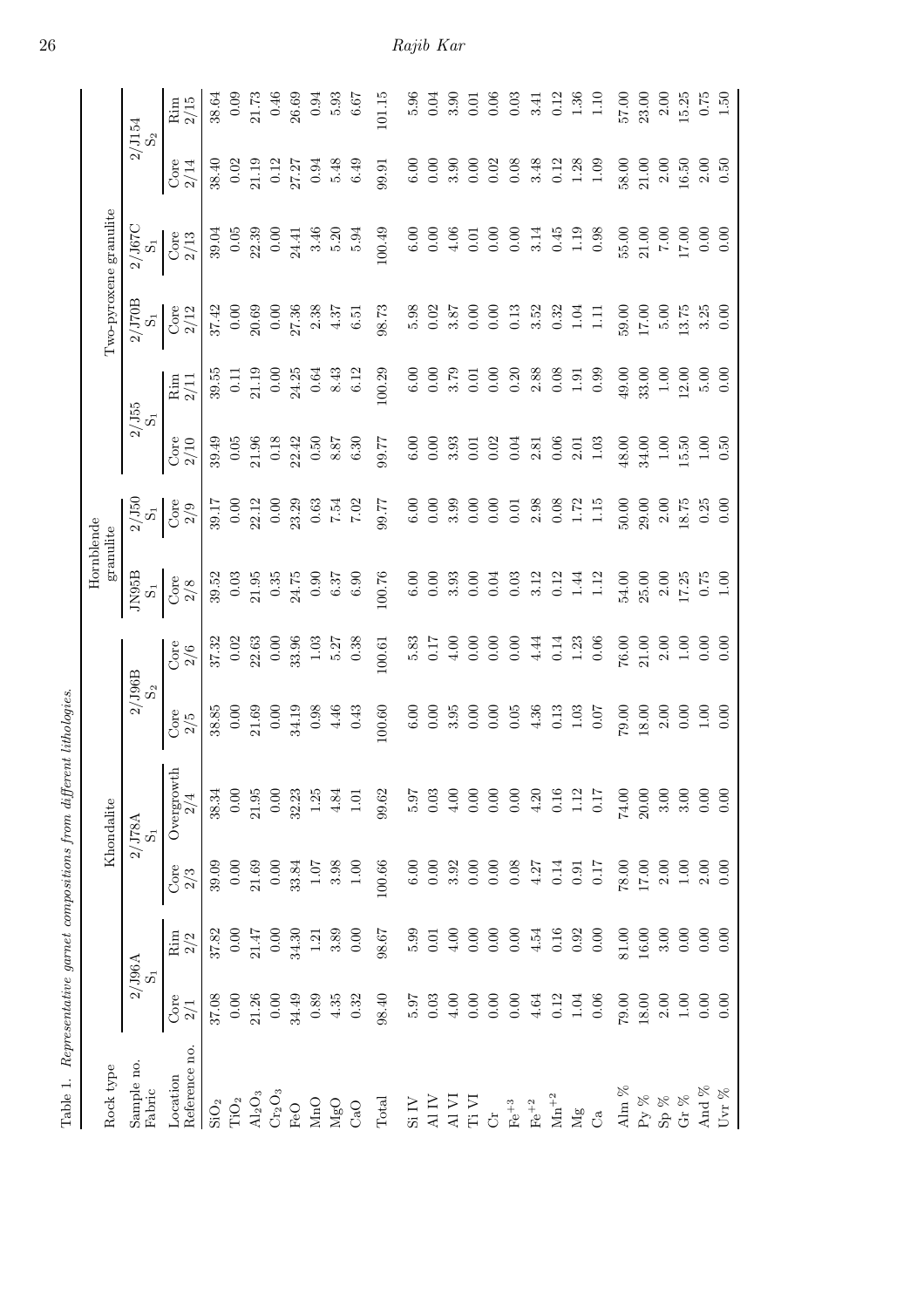| ,                                                        |
|----------------------------------------------------------|
| is and<br>ĵ<br>$\frac{1}{2}$<br>č.<br>₹                  |
|                                                          |
| a announced and a throno<br>ì<br>$\vdots$<br>22.162<br>ł |
| I<br>)<br>)<br>a manazon mana s<br>l                     |
| $\sim$<br>J<br>֧֠<br>ļ<br>l<br>Ş<br>ì<br>$\mathbf{c}$    |
| i<br>i<br>$\frac{1}{3}$<br>1 Grote<br>-<br>E             |

| Rock type                       |           |                   | Hornblende granulite |                 |          |                   |          |                                             |          | Two-pyroxene granulite |          |            |                                             |
|---------------------------------|-----------|-------------------|----------------------|-----------------|----------|-------------------|----------|---------------------------------------------|----------|------------------------|----------|------------|---------------------------------------------|
| Fabric                          |           |                   | $\vec{\Omega}$       |                 |          |                   |          |                                             | ທີ       |                        |          |            | $\mathcal{S}_2$                             |
| Sample no.                      |           |                   | JN95B                |                 | 2/J50    |                   | 2/J55    |                                             | 1/J12    |                        | $2/J70B$ | $2/J67C$   | 2/J154                                      |
| Location                        | Core      | Included<br>phase | Core                 | Matrix<br>phase | Core     | Included<br>phase |          | Matrix<br>phase                             | Core     | Core                   | Core     | Core       | Core                                        |
| Reference no                    | 3/1       | 3/2               | $3/3*$               | 3/4             | 3/5      | $3/6$ *           | $3/7$ *  | 3/8                                         | $3/9*$   | 3/10                   | 3/11     | 3/12       | 3/13                                        |
| SiO <sub>2</sub>                | 50.86     | 51.98             | 52.54                | 51.42           | 53.58    | 52.12             | 52.88    | 51.90                                       | 51.47    | 53.06                  | 51.27    | 53.02      | 52.37                                       |
| $\rm TiO_2$                     | 0.31      | $0.16\,$          | 0.01                 | 0.18            | 0.00     | 0.00              | 10.07    |                                             | 0.06     | 0.15                   | 0.00     | $\!0.13$   | 0.23                                        |
| $\rm Al_2O_3$                   | 3.18      | 2.47              | 1.85                 | 3.34            | 4.16     | 0.43              | $1.71\,$ | $\begin{array}{c} 0.24 \\ 3.63 \end{array}$ | $0.51\,$ | 1.97                   | 3.09     | 2.93       | 2.39                                        |
| FeO                             | 8.12      | <b>7.04</b>       | 21.50                | 8.59            | 7.24     | 21.70             | 23.07    | 8.48                                        | 25.67    | 8.85                   | 11.39    | 11.59      | 9.33                                        |
| $\rm MnO$                       | 0.17      | $0.16\,$          | 0.31                 | 0.15            | 0.00     | 0.31              | $0.58\,$ | 0.19                                        | 0.68     | 0.24                   | 0.00     | 0.22       | 0.04                                        |
| ${ {\rm MgO}}$                  | 14.76     | 14.84             | 24.37                | 13.80           | 13.10    | 25.31             | 21.84    | 12.77                                       | 21.90    | 13.52                  | 10.95    | 11.52      | 15.18                                       |
| $\mathrm{CaO}$                  | 21.08     | 21.43             | 0.38                 | 21.16           | 21.23    | 0.41              | 0.40     | 21.73                                       | 0.37     | 21.18                  | 19.80    | 18.77      | 20.76                                       |
| $\rm Na_2O$                     | 0.76      | 0.82              | 0.00                 | $\,0.93$        | 1.48     | 0.03              | 0.00     | 0.67                                        | 0.23     | 0.94                   | $1.78\,$ | 1.58       | 0.36                                        |
| $\rm K_2O$                      | 0.04      | 0.03              | 0.02                 | 0.00            | 0.00     | 0.04              | 0.01     | 0.00                                        | $0.01\,$ | 0.00                   | 0.00     | 0.30       | $0.01\,$                                    |
| $\operatorname{\mathsf{Total}}$ | 99.28     | 98.92             | 100.97               | <b>15.66</b>    | 100.78   | 100.34            | 100.56   | 99.61                                       | 100.90   | 99.89                  | 98.27    | 100.06     | 100.67                                      |
| $\mathrm{Si}\:\mathrm{IV}$      | 1.89      | $1.93\,$          | 1.92                 | $1.91\,$        | $1.95\,$ | 1.91              | 1.96     | 1.94                                        | $1.91\,$ | 1.97                   | $1.95\,$ | $1.98\,$   | 1.93                                        |
| $\hbox{Al}\,\hbox{IV}$          | 0.11      | 0.07              | 0.08                 | 0.09            | 0.05     | 0.02              | $0.04\,$ | 0.06                                        | 0.02     | 0.03                   | 0.05     | 0.02       | 0.07                                        |
| AI VI                           | 0.02      | 0.04              | 0.00                 | $0.05\,$        | 0.13     | 0.00              | $0.04$   | 0.10                                        | 0.00     | 0.06                   | 0.08     | 0.11       | 0.03                                        |
| $\ddot{H}$                      | 0.01      | 0.00              | 0.00                 | $0.00\,$        | 0.00     | 0.00              | 0.00     | 0.01                                        | 0.00     | 0.00                   | 0.00     | 0.00       | 0.01                                        |
| $\mathrm{Fe}^{+3}$              | 0.13      | 0.00              | 0.00                 | $0.00\,$        | 0.02     | 0.17              | 0.00     | 0.00                                        | 0.17     | 0.03                   | $0.10\,$ | 0.03       | 0.00                                        |
| $Fe+2$                          | 0.12      | 0.22              | 0.66                 | 0.27            | 0.20     | 0.49              | 0.72     | 0.26                                        | 0.63     | 0.24                   | 0.26     | 0.33       | $\begin{array}{c} 0.29 \\ 0.00 \end{array}$ |
| $\rm Mn^{+2}$                   | 0.01      | $0.01\,$          | 0.01                 | $0.00\,$        | 0.00     | 0.01              | 0.02     | 0.01                                        | 0.02     | $0.01\,$               | 0.00     | $0.01\,$   |                                             |
| Mg                              | 0.82      | 0.82              | 1.32                 | $0.76$          | 0.71     | $1.38\,$          | $1.21\,$ | $0.71\,$                                    | $1.21\,$ | $0.75\,$               | 0.62     | $\!0.64\!$ | 0.83                                        |
| $\mathcal{C}^{\mathbf{a}}$      | 0.84      | 0.85              | 0.01                 | $\rm 0.84$      | $0.83\,$ | 0.02              | 0.02     | 0.87                                        | $0.01\,$ | 0.84                   | $0.80\,$ | $0.75\,$   | 0.82                                        |
| $\rm Na$                        | 0.05      | 0.06              | 0.00                 | 0.07            | 0.10     | 0.00              | 0.00     | 0.05                                        | 0.02     | 0.07                   | 0.13     | 0.11       | 0.03                                        |
| $\overline{\mathbf{K}}$         | 0.00      | 0.00              | 0.00                 | 0.00            | 0.00     | 0.00              | 0.00     | 0.00                                        | 0.00     | 0.00                   | 0.00     | $0.01\,$   | 0.00                                        |
| En $\%$                         | $41.60\,$ | $41.80\,$         | 66.00                | 39.20           | 38.20    | 69.00             | 62.00    | 37.40                                       | 64.00    | 38.70                  | 32.50    | $34.20\,$  | $42.10\,$                                   |
| Fsl $\%$                        | 13.20     | 11.70             | 33.00                | 13.90           | 11.80    | 30.00             | 37.00    | 14.20                                       | 35.50    | 14.40                  | 18.80    | 19.80      | 14.70                                       |
| Wo $\%$                         | 42.60     | 43.40             | 1.00                 | 43.30           | 44.60    | 1.00              | $1.00\,$ | 45.80                                       | 0.50     | 43.30                  | 41.90    | 40.10      | $41.60\,$                                   |
| Ac - Jd $\%$                    | 2.60      | 3.10              | 0.00                 | 3.60            | 5.40     | 0.00              | 0.00     | 2.60                                        | 0.00     | 3.60                   | 6.80     | 5.90       | $1.60\,$                                    |
| *Orthopyroxene.                 |           |                   |                      |                 |          |                   |          |                                             |          |                        |          |            |                                             |

*Polymetamorphism in a granulite complex of the Eastern Ghats* 27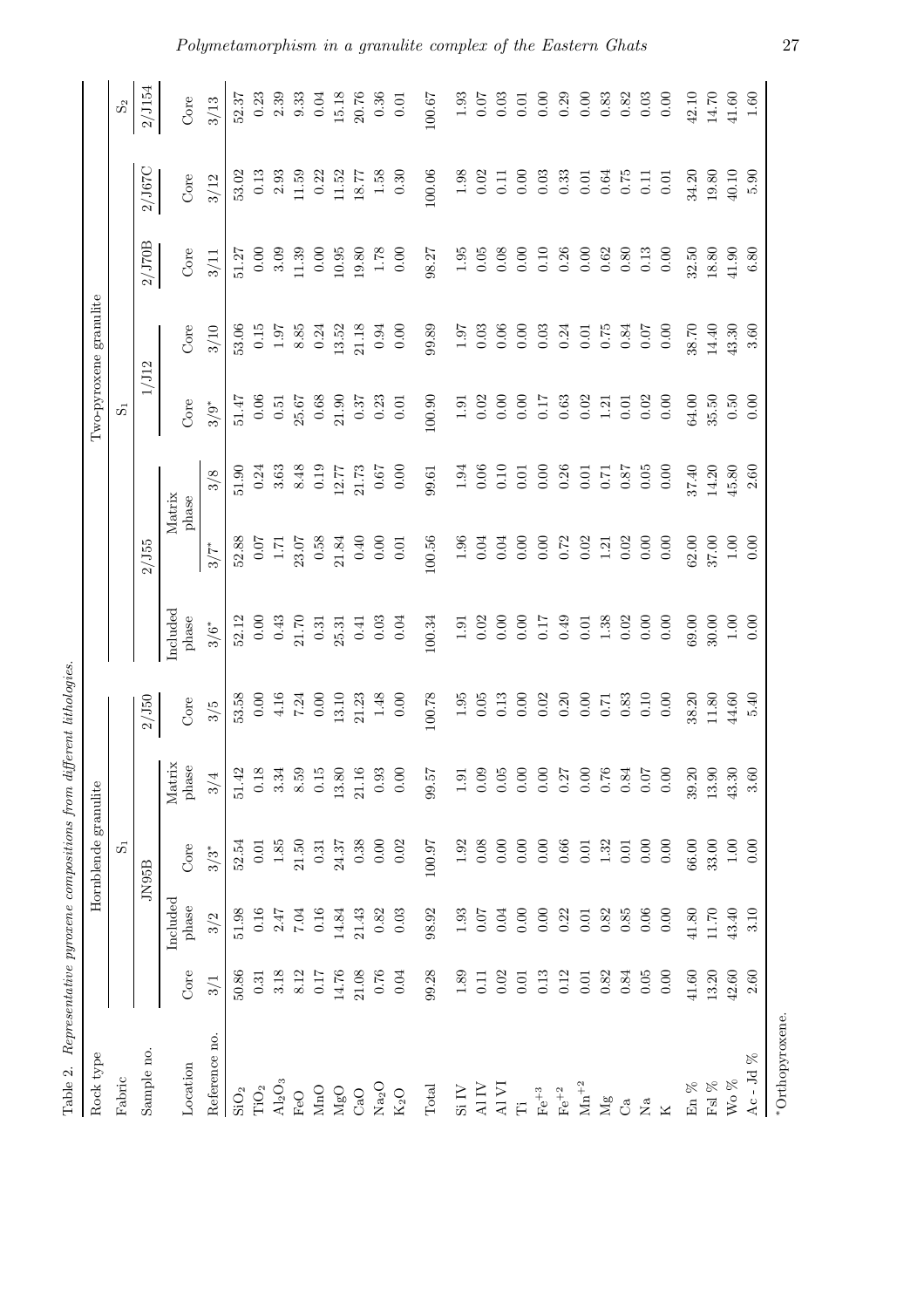to 0.13). This sample (no.  $2/\text{J}50$ ) is orthopyroxenefree and has euhedral garnet. Interestingly, clinopyroxene included in garnet and as matrix phase are markedly different in composition, the matrix phase being more iron rich (sample no. JN95B, included phase:  $En_{42}Fsl_{11}Wo_{43}$  and matrix phase:  $En_{39}Fsl_{14}Wo_{43}$ . Orthopyroxenes are typically hypersthene with  $66 \,\mathrm{mol}$ % of enstatite with very low  $\text{Al}_2\text{O}_3$  content (up to 1.85 wt.%).

The  $S_1$ -clinopyroxenes in the two-pyroxene granulite are also augites. Marked compositional difference is noticed from sample to sample, especially in terms of jadeite–acmite contents and octahedral aluminium contents. Two groups are noticed, one having relatively high jadeite–acmite component and octahedral Al contents (maximum 6.8 mol.% and 0.12 respectively) compared to the other (Jd-Ac: maximum 3.6 mol.% and octahedral Al: 0.06). Orthopyroxenes are hypersthenes with slight variation in composition from sample to sample. Octahedral Al content is very low, varying between 0.02 and 0.04. The orthopyroxene occurring as an included phase within garnet is more magnesian than matrix one (sample no. 2/J55, included phase:  $En_{69}Fsl_{30}$  and matrix phase:  $En_{62}Fsl_{37}$ ).  $S_{2}$ -Clinopyroxene in the two-pyroxene granulites is also a solid solution of diopside–hedenbergite and contains low jadeite (1.6 mol.%) and octahedral Al  $(0.07)$ .

## 4.4 *Ilmenite*

Ilmenite in both the  $S_1$  and  $S_2$  dominated samples of khondalite are almost pure variety;  $X_{\text{Ilmenite}}$  is 98–99 mol.%. However, a slight variation of composition is also noticed; the included ilmenite in garnet is marginally less magnesian (table 3).

### 4.5 *Feldspar*

Plagioclase feldspars of hornblende-granulite are mostly oligoclase-andesine variety with 29–32% of anorthite. On the other hand, the plagioclases of two-pyroxene granulites are strictly andesine and are fairly rich in anorthite content: 36–38%  $(table 4).$ 

# 4.6 K<sup>D</sup> *values*

 $K_D$  values are provided in table 5. In hornblendegranulite,  $K_D^{\text{Cpx-Grt}}$  [(Fe/Mg)<sup>Cpx</sup>/(Fe/Mg)<sup>Grt</sup>] values of six coexisting pairs vary within a short range (0.15–0.19). The rim compositions for the same pairs show either similar or marginally lower  $K_D$ values. Coexisting pyroxenes have high  $K_D^{\text{Cpx}-\text{Opx}}$  $[(Fe/Mg)^{Cpx}/(Fe/Mg)^{Opx}]$  value, 0.71, indicating a high temperature record.

Table 3. Representative ilmenite compositions from khondalite.

| Fabric                         | $\mathrm{S}_1$             | $S_2$            |               |  |  |
|--------------------------------|----------------------------|------------------|---------------|--|--|
| Sample no.                     | $2/\mathrm{J}96\mathrm{A}$ | 2/J96B           |               |  |  |
| Location<br>Reference no.      | Inclusion<br>4/1           | Inclusion<br>4/2 | Matrix<br>4/3 |  |  |
| SiO <sub>2</sub>               | 0.42                       | 0.04             | 0.01          |  |  |
| TiO <sub>2</sub>               | 52.76                      | 49.94            | 49.36         |  |  |
| $\text{Al}_2\text{O}_3$        | 0.00                       | 0.00             | 0.00          |  |  |
| Cr <sub>2</sub> O <sub>3</sub> | 0.00                       | 0.06             | 0.06          |  |  |
| FeO                            | 44.69                      | 49.27            | 48.96         |  |  |
| MnO                            | 0.00                       | 0.37             | 0.10          |  |  |
| MgO                            | 0.50                       | 0.00             | 0.99          |  |  |
| CaO                            | 0.00                       | 0.00             | 0.00          |  |  |
| Total                          | 98.37                      | 99.68            | 99.48         |  |  |
| Si                             | 0.01                       | 0.00             | 0.00          |  |  |
| Ti                             | 1.01                       | 0.95             | 0.93          |  |  |
| Al                             | 0.00                       | 0.00             | 0.00          |  |  |
| Cr                             | 0.00                       | 0.00             | 0.00          |  |  |
| $\mathrm{Fe}^{+3}$             | 0.00                       | 0.10             | 0.13          |  |  |
| $\rm Fe^{+2}$                  | 1.01                       | 0.94             | 0.89          |  |  |
| Mn                             | 0.00                       | 0.01             | 0.00          |  |  |
| Mg                             | 0.02                       | 0.00             | 0.04          |  |  |
| Ca                             | 0.00                       | 0.00             | 0.00          |  |  |
| Ilmenite %                     | 98.00                      | 99.00            | 96.00         |  |  |
| Geikelite %                    | 2.00                       | 0.00             | 3.00          |  |  |
| Phanite \%                     | 0.00                       | 1.00             | 1.00          |  |  |

In two-pyroxene granulite,  $K_D$  values of two spatially separated clinopyroxene–orthopyroxene pairs are also high (0.62 and 0.69) in one sample (no. 2/J55), thereby suggesting a high temperature signature. In another sample  $(1/J12)$ , two orthopyroxene–clinopyroxene pairs register lower  $K_D$  values, 0.58 and 0.54, for the core–core and rim–rim compositions. Notably, the latter samples are more magnesian (#Mg no. 62) than the former  $(\text{#Mg no. } 55)$ , thereby conclusively indicating the temperature dependence of the  $K_D$  values.  $K_D^{\text{Cpx}-\tilde{\text{Grt}}}$  values for the core compositions are almost constant (0.15–0.17) with marginal changes towards the rim. In another sample, three coexisting but spatially separated clinopyroxene–garnet pairs show similar  $K_D$  values (0.14, 0.15, 0.19) for the core compositions. Coronal garnet on clinopyroxene, records higher  $K_D$  value (0.16) for composition of the points away from the contact than that of the points near the contact (0.11), thereby indicating substantial cooling.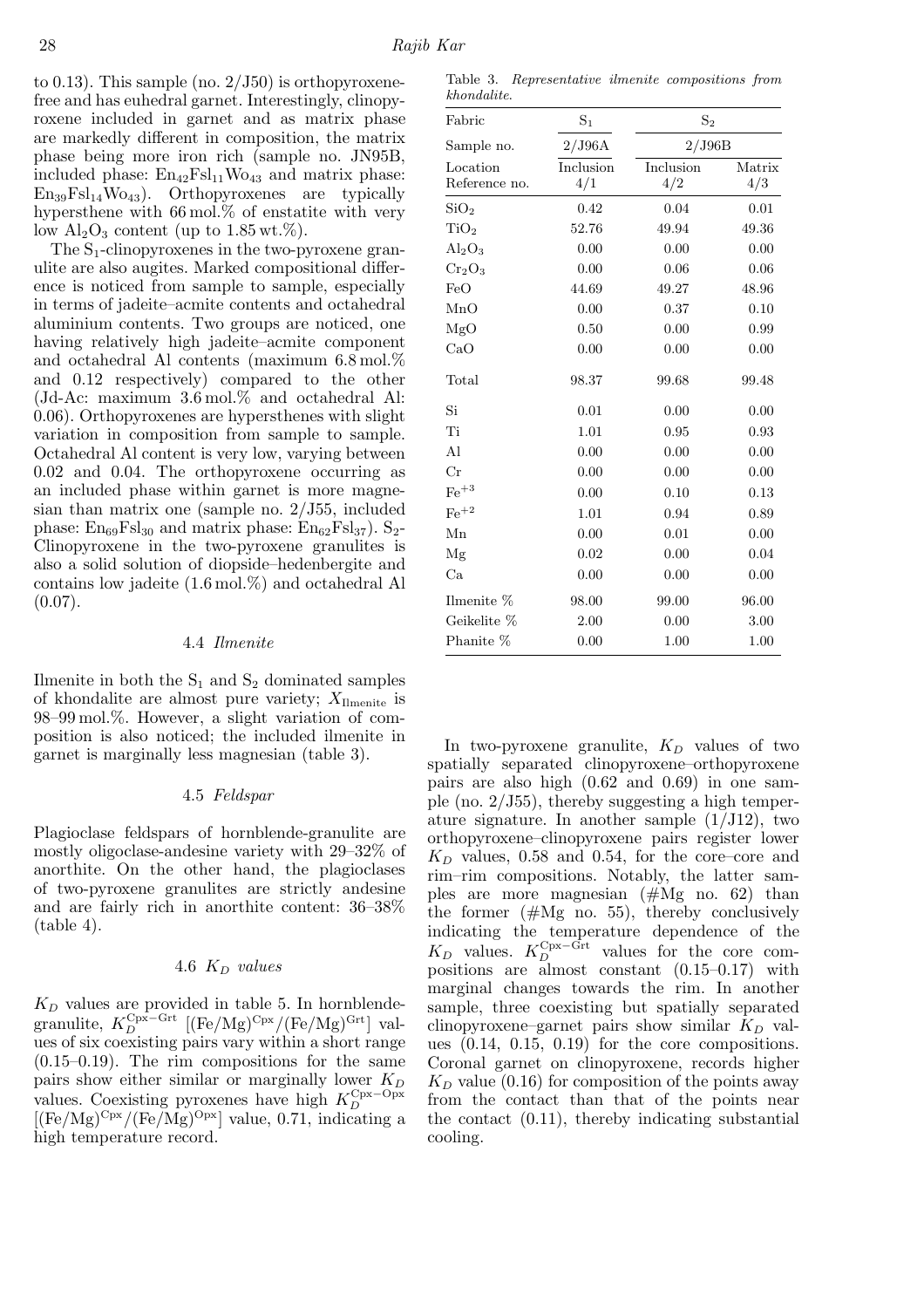| Rock type<br>Fabric       | Hornblende-granulite<br>$S_1$ |                  | Two-pyroxene granulite<br>$S_1$ | $S_2$            |
|---------------------------|-------------------------------|------------------|---------------------------------|------------------|
| Sample no.                | JN95B                         |                  | 2/J55                           | 2/J154           |
| Location<br>Reference no. | Inclusion<br>5/1              | Inclusion<br>5/2 | Inclusion<br>5/3                | Inclusion<br>5/4 |
| SiO <sub>2</sub>          | 61.64                         | 62.23            | 60.68                           | 59.90            |
| $Al_2O_3$                 | 24.63                         | 25.38            | 25.25                           | 25.50            |
| CaO                       | 6.19                          | 5.87             | 6.90                            | 7.38             |
| Na <sub>2</sub> O         | 7.24                          | 7.53             | 6.40                            | 6.51             |
| $K_2O$                    | 0.26                          | 0.33             | 0.25                            | 0.22             |
| Total                     | 99.95                         | 101.34           | 99.47                           | 99.51            |
| Si                        | 2.76                          | 2.74             | 2.74                            | 2.70             |
| Al                        | 1.30                          | 1.32             | 1.35                            | 1.36             |
| Ca                        | 0.30                          | 0.28             | 0.33                            | 0.36             |
| Na                        | 0.63                          | 0.64             | 0.56                            | 0.57             |
| Κ                         | 0.02                          | 0.02             | 0.02                            | 0.01             |
| Anorthite %               | 32.00                         | 29.50            | 36.70                           | 38.00            |
| Albite %                  | 67.00                         | 68.50            | 61.70                           | 60.60            |
| Orthoclase %              | 1.00                          | 2.00             | 1.60                            | 1.40             |

Table 4. Representative plagioclase composition from different lithologies.

Table 5.  $K_D$  values of different co-existing mineral phases.

|                          | Sample no.    |                         | $K_D$ (Cpx-Opx) |            | $K_D$ (Cpx-Grt) |         |
|--------------------------|---------------|-------------------------|-----------------|------------|-----------------|---------|
| Rock type                | (fabric)      | Pair no.                | Core–core       | $Rim$ -rim | Core–core       | Rim-rim |
| Hornblende-<br>granulite | JN95B $(S_1)$ | Co-existing pair 1      | 0.71            |            |                 |         |
|                          | $2/J50(S_1)$  | $Co$ -existing pair $1$ |                 |            | 0.18            | 0.18    |
|                          |               | $Co$ -existing pair $2$ |                 |            | 0.18            | 0.16    |
|                          |               | Co-existing pair 3      |                 |            | 0.15            | 0.15    |
|                          |               | Co-existing pair 4      |                 |            | 0.19            | 0.19    |
|                          |               | Co-existing pair $5^*$  |                 |            | 0.18            | 0.15    |
|                          |               | $Co$ -existing pair $6$ |                 |            | 0.16            | 0.15    |
| Two-pyroxene             | $2/J55(S_1)$  | Co-existing pair 1      | 0.57            |            |                 |         |
| granulite                |               | $Co$ -existing pair $2$ | 0.62            |            |                 |         |
|                          |               | Co-existing pair 3      | 0.69            |            |                 |         |
|                          | $1/J12(S_1)$  | Co-existing pair 1      | 0.58            | 0.57       |                 |         |
|                          |               | $Co$ -existing pair $2$ | 0.54            | 0.57       |                 |         |
|                          | $2/J70B(S_1)$ | Coronal garnet*         |                 |            | 0.16            | 0.11    |
|                          |               | $Co$ -existing pair $1$ |                 |            | 0.16            | 0.15    |
|                          |               | $Co$ -existing pair $2$ |                 |            | 0.17            | 0.18    |
|                          |               | Co-existing pair 3      |                 |            | 0.15            | 0.15    |
|                          |               | $Co$ -existing pair $1$ |                 |            |                 |         |
|                          | $2/J67C(S_1)$ | Co-existing pair 1      |                 |            | 0.14            |         |
|                          |               | Co-existing pair $2^*$  |                 |            | 0.19            | 0.16    |
|                          |               | Co-existing pair 3      |                 |            | 0.15            | 0.16    |

 $*P$ ,  $T$  estimates of these mineral pairs are provided in table 6.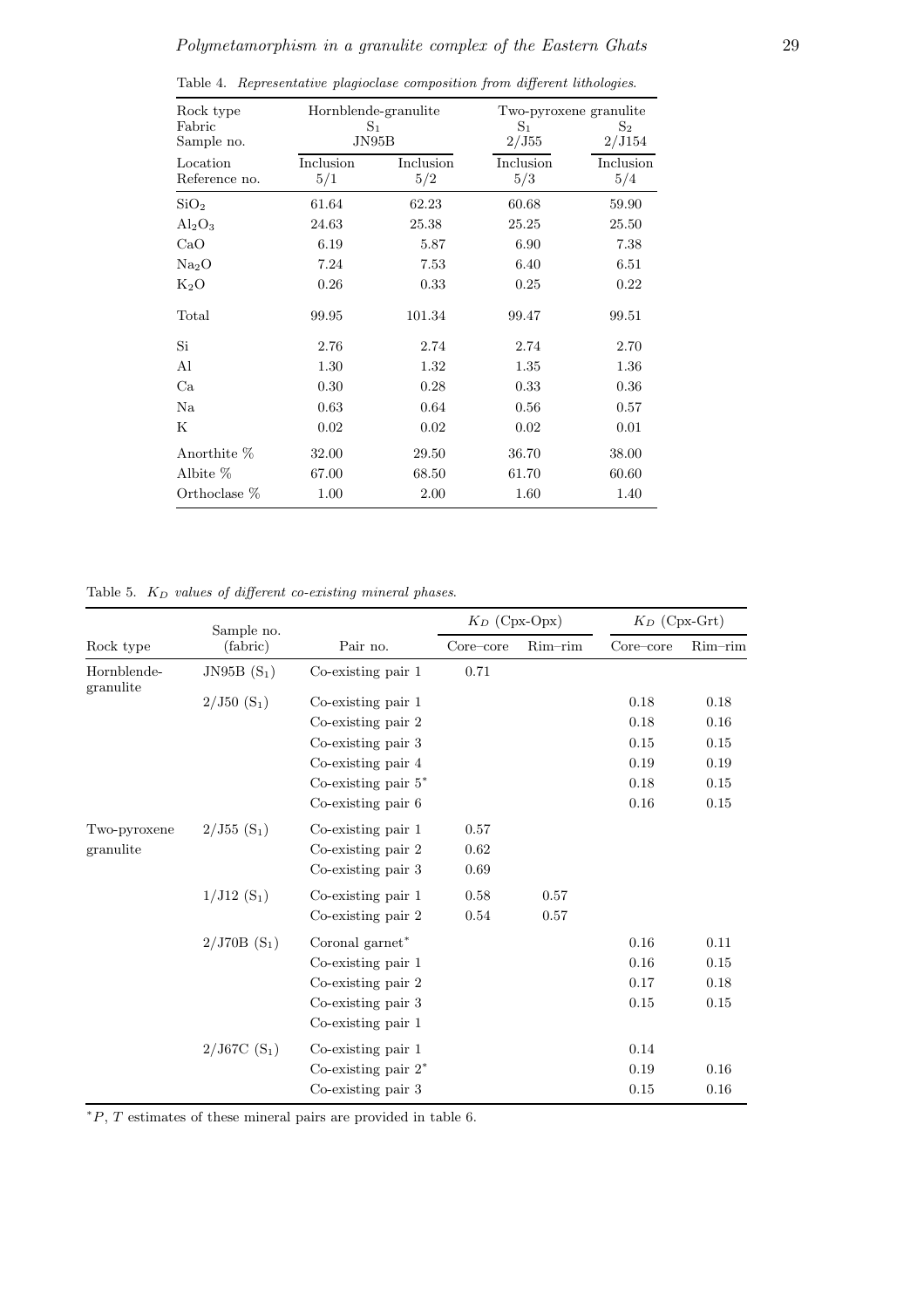## 5. Reaction textures and metamorphic reactions

## 5.1 S1*-microdomains*

S1-garnet porphyroblasts in khondalite generally contain inclusion trails of sillimanite and/or ilmenite and/or quartz, indicating their appearance from an early ilmenite–sillimanite–quartz assemblage.

$$
sillimanite + ilmenite_{98} + quartz
$$

$$
\rightarrow \text{almandine}_{79} + \text{rutile.} \tag{1}
$$

Common garnet-quartz symplectite with inclusions of clinopyroxene and plagioclase in hornblende-granulite is suggestive of the reaction

$$
{\rm diopside}_{60} + {\rm anorthite}_{32} \rightarrow {\rm pyrope}_{25} + {\rm quartz.} \ \ (2)
$$

Garnet moats separating clinopyroxene and plagioclase (figure 2) also support this reaction.

The intergrowth texture involving garnet, clinopyroxene and quartz enclosing relict orthopyroxene and plagioclase (figure 3), possibly indicates a reaction of the type:

$$
enstatite66 + anorthite29
$$
  

$$
\rightarrow \text{pyrope}_{25} + \text{dopside}_{61} + \text{quartz.} \tag{3}
$$

Notably, Harley (1989) pointed out the possibility of this reaction from quartz bearing mafic granulites. Dasgupta *et al* (1991) also noted this reaction from the mafic granulites of the Eastern Ghats belt.

Xenoblastic garnet in two-pyroxene granulite with inclusion of orthopyroxene and plagioclase is frequently noticed (figure 4), and this is suggestive of the reaction:

$$
enstatite_{69} + anorthite_{37} \rightarrow pyrope_{33} + quartz. \ \, (4)
$$

As the matrix also contains the included phases, especially orthopyroxene, the definite indicator of this reaction should be their compositional difference (Vernon 1996); the matrix phase here is less magnesian  $(En<sub>62</sub>)$ . Also, inclusion-free coronal garnet occurs on clinopyroxene, definitely suggesting their formation on cooling.

## 5.2 S2*-microdomains*

Although  $S_2$ -garnet porphyroblasts with inclusion trails are rare, the commonly observed reaction texture is the relict sillimanite–ilmenite association separated from quartz by garnet, and



Figure 5. Sketch from photomicrograph showing neoblastic garnet separating sillimanite-ilmenite association from quartz in khondalite; note presence of rutile in the vicinity. Scale bar:  $10 \mu$ .



Figure 6. Sketch from photomicrograph showing garnet overgrowth on early euhedral garnet in khondalite. The early garnet is less magnesian  $(Py_{17})$  than overgrowth  $(Py_{20})$ . Scale bar:  $5 \mu$ .

occurrence of rutile in the vicinity (figure 5), indicating that the garnet is mostly the product of reaction:

$$
sillimanite + ilmenite96 + quartz
$$

$$
\rightarrow almandine76 + rutile,
$$
 (5)

similar to reaction (1), but with different compositions.

The development of garnet overgrowth on early idioblastic garnet (figure 6), is consistent with this later garnet growth. The euhedral core is relict porphyroblast and is less magnesian  $(\text{Py}_{17} \text{Alm}_{78}$  – against  $Py_{20}Alm_{74}$  of the overgrowth).

Most of the  $S_2$ -garnet xenoblast in two-pyroxene granulite contains inclusion of clinopyroxene and plagioclase (figure 7), which is suggestive of the garnet forming reaction:

$$
d iopside_{59} + an or h title_{38} \rightarrow pyrope_{21} + quartz, (6)
$$

similar to reaction (2), but with different compositions.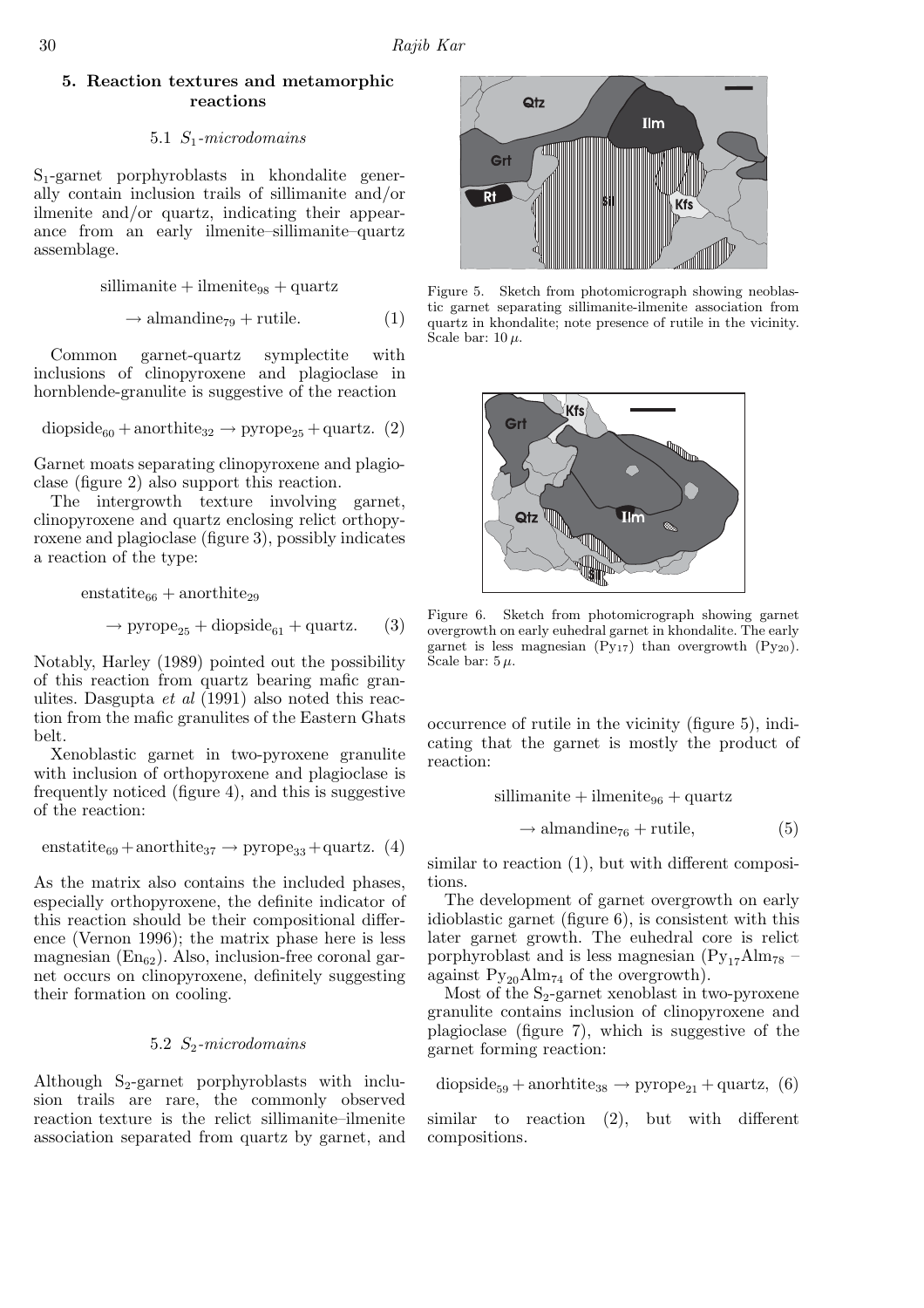

Figure 7. Sketch from photomicrograph showing garnet xenoblast with inclusions of clinopyroxene and plagioclase in two-pyroxene granulite. Scale bar:  $5 \mu$ .

The enhanced degree of reaction and new garnet formation in  $S_2$  is a consequence of moving to lower  $T-P$  with increasing facilitation of reaction. The equilibrations are at least divariant. Notably, the aluminosilicates in the  $S_2$  samples are more abundant, thereby suggesting relative lower temperature of the assemblage, although garnet breakdown reaction is not noticed.

#### 6. Metamorphic evolution

Thermometric and barometric calculations have been made using TWEEQU (Berman 1991) approach. Berman (1991) has shown that with the proper choice of solution models, this technique may estimate temperature and pressure with uncertainties less than  $\pm 40^{\circ}$ C and less than  $\pm 0.5$  kbar respectively. Thermodynamic parameters of different minerals are taken from the internally consistent data set of Berman (1988 and updated database of 1992). Additionally, the activities of the mineral phases like quartz, rutile, sillimanite are taken to be unity (assumed to be pure phase).

For precise thermobarometric analysis, a proper choice of solution model for interacting phases is necessary. For garnet, the quaternary solid solution of Berman (1990) is adopted as the garnets of the present assemblages contain fairly high grossular contents. For plagioclase, the solution model of Fuhrman and Lindsley (1988) is used in view of the high anorthite content of the plagioclase. For pyroxenes, the ideal on-site solution model is adopted here as inconsistent results are reported by Bhattacharya *et al* (1991) and Bhattacharya *et al* (1993) when using binary solution models of Wood and Banno (1973). Further, Bhattacharya *et al* (1993) also noted that the internally consistent database, used here, does not fit to the solution model of Wood and Banno (1973).

## 6.1 P*–*T *record*

## 6.1.1 S<sup>1</sup> *dominated samples*

No independent Fe–Mg exchange thermometer is available for the khondalites, due to the absence of suitable Fe–Mg phase other than garnet. However, good barometry is available from the garnet–ilmenite–rutile–sillimanite–quartz assemblage (GRAIL). The GRAIL barometer yields a pressure estimate of 8.5 kbar, estimated from reaction (1) at a temperature of  $850^{\circ}$ C (table 6).

In the hornblende-granulites, coexisting pyroxene pairs yield temperatures of the order of 950◦C. Six pairs of coexisting clinopyroxene–garnet yield temperatures between 660◦C and 800◦C. Garnet moats separating clinopyroxene and plagioclase, indicating reaction (2), register a variation of temperature between 740◦C and 640◦C at 8.6 kbar for the core and rim compositions respectively. Formation of garnet–clinopyroxene– quartz symplectites from orthopyroxene and plagioclase, indicating reaction (3), is estimated to have occurred at 9 kbar, 770◦C (table 6). The peak  $P-T$  conditions retrieved from the sample no. JN95B using the convergence method is given by the intersection of Opx–Cpx thermometer and GOPCQ barometer as  $950^{\circ}$ C and  $9.0$  kbar.

The highest temperatures of the order of 900°C and 800°C are recorded from two-pyroxene granulite, using coexisting orthopyroxene–clinopyroxene pairs. On the other hand, coexisting garnet-clinopyroxene pairs yield temperatures in the range of  $750^{\circ}$ C–800°C and  $650^{\circ}$ C–800°C in different samples. However, coronal garnet on clinopyroxene yields temperatures of 800◦C and 600◦C from the points away from the contact and points adjacent to the contact respectively; thus a  $200\degree$ C cooling is indicated. The different estimated temperatures for different coexisting pairs might thus represent 'frozen' temperatures of microdomains (Frost and Chacko 1989).

Garnet - orthopyroxene - plagioclase - quartz (GOPQ) barometry applied to a garnetbearing two-pyroxene granulite yields pressure estimate  $9.5 \pm 0.5$  kbar, consistent with garnetclinopyroxene-plagioclase-quartz (GCPQ) barometry of  $8.9 \pm 0.5$  kbar on the same sample. The peak  $P-T$  conditions retrieved from the sample no. 2/J55 using the convergence method is given by the intersection of Opx–Cpx thermometer and GOPQ barometer as 900◦C and 9.5 kbar.

## 6.1.2 S<sup>2</sup> *dominated samples*

The GRAIL barometer, applied in garnet forming reaction (5), yields a pressure values of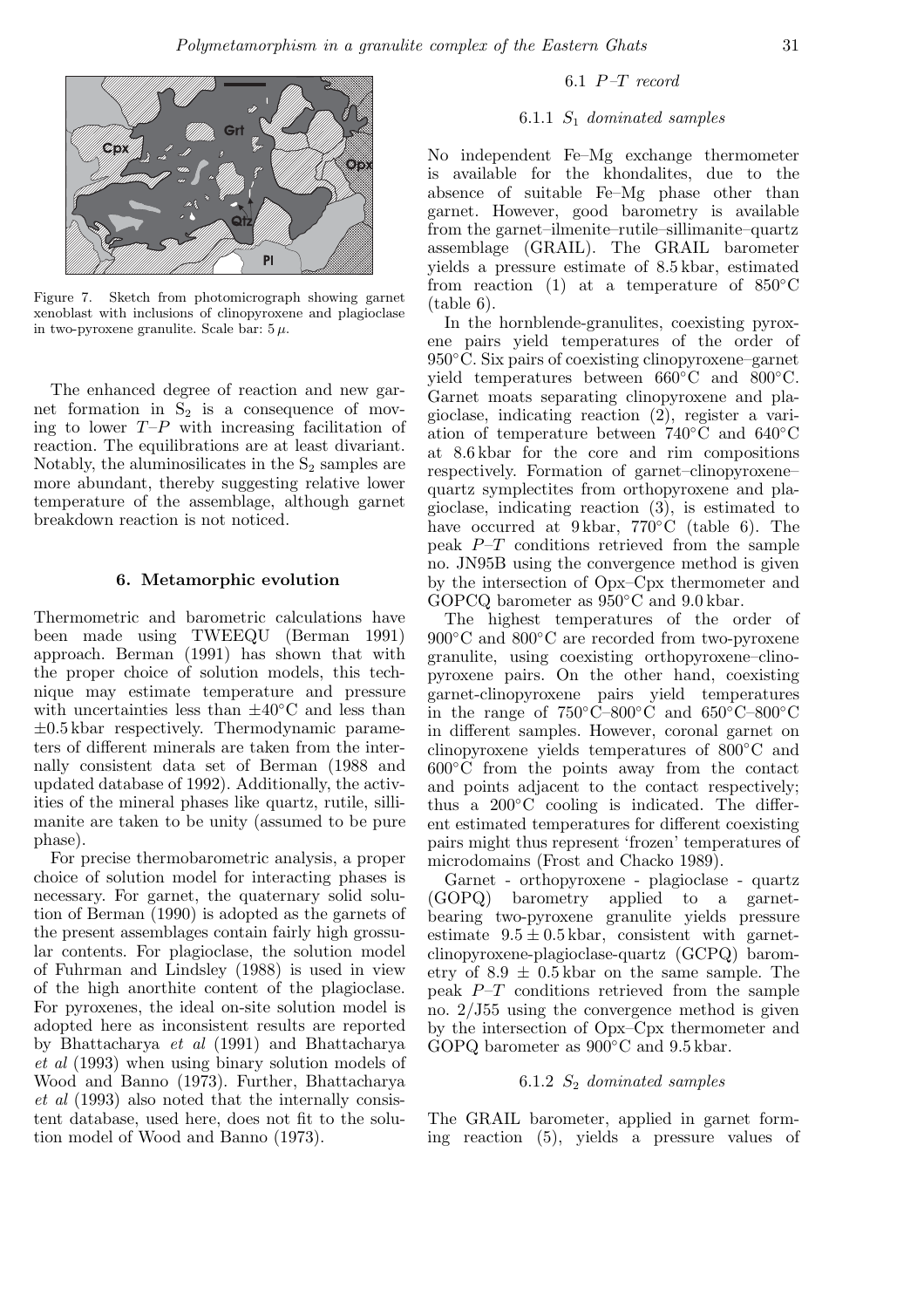| Rock type                   | Sample no./fabric                                                                                                                                                                                                                                                                                                                           | Thermometer   | Location   |               | $T({}^{\circ}C)$ |
|-----------------------------|---------------------------------------------------------------------------------------------------------------------------------------------------------------------------------------------------------------------------------------------------------------------------------------------------------------------------------------------|---------------|------------|---------------|------------------|
| Hbl-granulite               | $JN95B/S_1$                                                                                                                                                                                                                                                                                                                                 | $Opx-Cpx$     | Core       |               | 950              |
|                             | $2/J50/S_1$                                                                                                                                                                                                                                                                                                                                 | Grt-Cpx       | Core       |               | 800              |
|                             |                                                                                                                                                                                                                                                                                                                                             |               | Rim        |               | 660              |
| Two-px-granulite            | $2/J55/S_1$                                                                                                                                                                                                                                                                                                                                 | $Opx-Cpx$     | Core       |               | 900              |
|                             | $1/J12/S_1$                                                                                                                                                                                                                                                                                                                                 | $Opx-Cpx$     | Core       |               | 800              |
|                             | $2/J70B/S_1$                                                                                                                                                                                                                                                                                                                                | Grt-Cpx       | Core       |               | 800              |
|                             |                                                                                                                                                                                                                                                                                                                                             |               | Rim        |               | 750              |
|                             |                                                                                                                                                                                                                                                                                                                                             |               | Core $(c)$ |               | 800              |
|                             |                                                                                                                                                                                                                                                                                                                                             |               | Rim(c)     |               | 600              |
|                             | $2/J67C/S_1$                                                                                                                                                                                                                                                                                                                                | $Grt$ - $Cpx$ | Core       |               | 800              |
|                             |                                                                                                                                                                                                                                                                                                                                             |               | Rim        |               | 650              |
| Rock type                   | Sample no./fabric                                                                                                                                                                                                                                                                                                                           | Barometer     | Location   | $P$ (kbar)    | $T({}^{\circ}C)$ |
| Khondalite                  | $2/J96A/S_1$ (-)                                                                                                                                                                                                                                                                                                                            | GRAIL         | Core       | 8.5 (Fe)      |                  |
|                             | $2/J96B/S_2$ (*)                                                                                                                                                                                                                                                                                                                            | GRAIL         | Core       | $6.2$ (Fe)    |                  |
| Hbl-granulite               | JN95B/S <sub>1</sub> $(\#)$                                                                                                                                                                                                                                                                                                                 | GCPQ          | Core       | $8.6 \, (Mg)$ | 740 $(Grt-Cpx)$  |
|                             |                                                                                                                                                                                                                                                                                                                                             |               | Rim        | $8.6 \ (Mg)$  | 640 (Grt-Cpx)    |
|                             | JN95B/S <sub>1</sub> $(\text{\$})$                                                                                                                                                                                                                                                                                                          | GOPCQ         | Core       | 9.0 (Mg)      | 770 (Grt-Cpx)    |
| Two-px-granulite            | $2/J55/S_1$ (+)                                                                                                                                                                                                                                                                                                                             | GOPQ          | Core       | $9.5 \ (Mg)$  | 750 (Grt-Opx)    |
|                             | $2/J55/S_1$ (#)                                                                                                                                                                                                                                                                                                                             | GCPQ          | Core       | $8.9 \ (Mg)$  | $825$ (Grt-Cpx)  |
|                             | $2/J154/S_2$ (^)                                                                                                                                                                                                                                                                                                                            | GCPQ          | Core       | $6.3 \ (Mg)$  | 600 (Grt-Cpx)    |
| $(-)$<br>(c)<br>Opx<br>GCPQ | - reaction 1 (#) - reaction 2, (\$) - reaction 3, (+) - reaction 4, (*) - reaction 5, ( $\hat{ }$ ) - reaction 6.<br>- coronal garnet on Cpx, core and rim are points away from and adjacent to<br>contact respectively<br>$-$ Orthopyroxene, Grt $-$ Garnet, Cpx $-$ Clinopyroxene<br>- garnet-clinopyroxene-plagioclase -quartz barometer |               |            |               |                  |
| GRAIL<br>GOPQ               | - garnet-aluminosilicate-ilmenite barometer<br>- garnet-orthopyroxene-plagioclase-quartz barometer                                                                                                                                                                                                                                          |               |            |               |                  |

Table 6.  $P-T$  estimates from different rocks.

GOPQ – garnet-orthopyroxene-plagioclase-quartz barometer GOPCQ – garnet-orthopyroxene-plagioclase-clinopyroxene-quartz barometer (Fe)  $-$  Calculation based on Fe-end memebers<br>(Mg)  $-$  Calculation based on Mg-end memeber – Calculation based on Mg-end memebers Hbl-granulite – Hornblende bearing mafic granulite Two-px-granulite – Two-pyroxene granulite

 $6.2 \pm 0.5$  kbar. GCPQ barometry, applied to the reaction texture showing clinopyroxene and plagioclase inclusions in the garnet porphyroblasts (reaction 6) registered a pressure estimate of  $6.3 \pm 0.5$  kbar at  $600^{\circ}$ C.

Thus, a significant difference of pressure of equilibration, namely ∼8.5–9 kbar and ∼6 kbar is noted between  $S_1$  and  $S_2$ . Also, high-pressure samples generally register higher temperature of the order of  $900\degree$ C or more. Notably, this P difference of ca. 2.5 kbar is not related to the  $dP/dT$  of the barometer and the  $\Delta T$  (ca. 800°C vs. 600°C) involved.

6.2 P*–*T*–*t *path*

Although strong  $S_1$  fabric is recorded from the khondalites and pyroxene bearing granulites, a more complete record of changing pressure– temperature conditions during  $F_1$  deformation is preserved in the pyroxene bearing granulites only. The khondalites only record near peak P estimates of 8.5 kbar. Pyroxene bearing granulites record cooling of about 350◦C from peak temperatures of more than 950◦C. This cooling vector is nearly isobaric at pressures between 9.5 kbar and 8.5 kbar and possibly triggered the reactions (1),  $(2)$ ,  $(3)$  and  $(4)$  (figure 8). Subtle magnesian depletion of the garnet in relatively thicker coronas within hornblende-granulite, two-pyroxene granulite and khondalite is also consistent with this cooling (sample nos.  $2/J96A$  and  $2/J55$  in table 1).

On the other hand, the  $S_2$ -garnet of the khondalites, documenting reaction 5, yield a pressure estimate of 6.2 kbar, using GRAIL barometer (table 6). In the two-pyroxene granulite, a pressure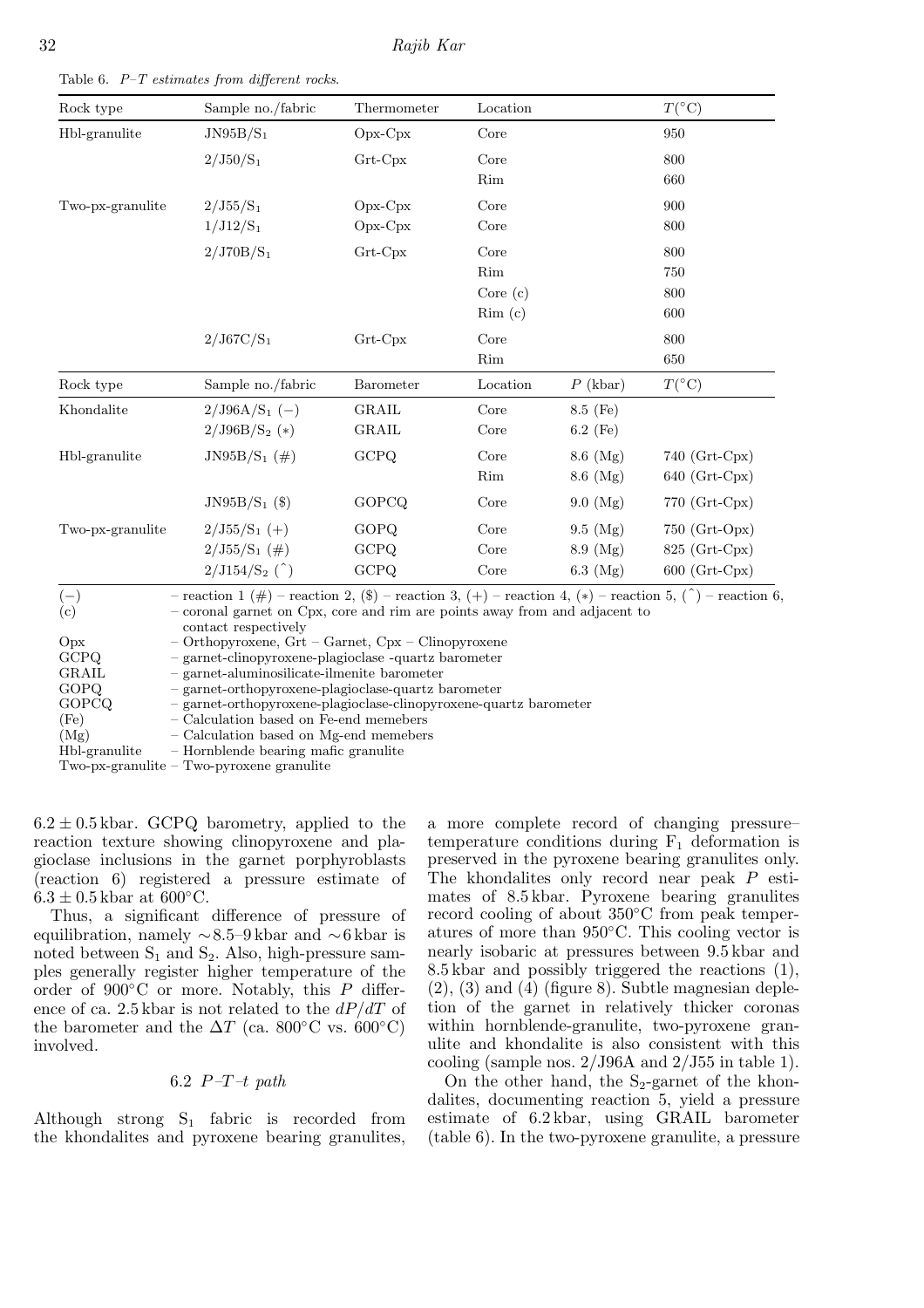

Figure 8. Pressure–temperature diagram showing the univariant lines for the studied metamorphic reactions with actual mineral compositions. Also shown are the possible  $P-T$  paths, associated with two deformation episodes.

estimate of 6.3 kbar at 600◦C, from GCPQ barometer for the reaction (6) is noted. The sense of these reactions suggests cooling at ∼6 kbar pressure or a prograde pressure-increase. Formation of magnesium rich garnet overgrowths on early garnet in khondalite and marginal magnesium enrichment in relatively thicker garnet coronas on pyroxene in two-pyroxene granulite collectively point to this possible up-pressure trajectory (figure 8). An alternative interpretation, that of cooling, may still be valid. Nevertheless, there is a distinct pressure difference between the  $S_1$  and  $S<sub>2</sub>$  metamorphic conditions. This provides strong evidence for a break in the  $P-T$  evolution in this granulite complex.

#### 7. Discussion

A regional granulite terrain, having the imprints of both Grenvillian and pre-Grenvillian thermal events is likely to have newly accreted crustal materials along with older reworked crustal components (Harley 1992). Another important finding regarding these terrains is that both these crustal components are typified by similar mineral assemblages, attesting to similar physical conditions over very large regions. These pose a serious problem regarding the derivation of P– T loops; the different segments of the loop may link isotopically distinct P–T vectors (Barton *et al* 1994).

The Eastern Ghats granulite belt, India is no exception; the belt contains all these general characteristics. Petrological evidence of polymetamorphism in the Eastern Ghats belt were presented by Grew and Manton (1986) and Sen *et al* (1995) from different parts of this regional granulite terrain; however, this could not be established with isotopic data. Some recent studies have pointed out the existence of several distinct crustal domains with unconnected pre-metamorphic histories (Rickers *et al* 2001; Bhattacharya and Gupta 2001). It is desirable, therefore, that polymetamorphism and/or reworking should be documented from the individual granulite suites in the different crustal domains in the Eastern Ghats. Note that the present area of interest is included in the domain IV (2.5–2.9 Ga) of Rickers *et al* (2001).

The arguments for polymetamorphism in the present study can be summarised as follows. Firstly, the geometry of the regional  $F_1$  and  $F_2$ folds suggests a break in the deformation history (Kar 1999, 2001), with the late deformational fabric  $(S_2)$  completely obliterating the early fabric  $(S_1)$  on local scale. Secondly, generally the mineral assemblages of  $S_1$ -domains reflect a relatively high peak  $P-T$  regime of 9.5 kbar at 950 $\degree$ C, whereas the  $P-T$  regime of the assemblages of  $S_2$ -domains is generally lower, 6.3 kbar at 600 $^{\circ}$ C. Thirdly, the reaction textures in the assemblages of  $S_1$  fabrics indicate post-peak cooling through  $200-350$ °C at  $9.5-8.5$  kbar, while the reaction textures in the assemblages of the  $S_2$  fabrics results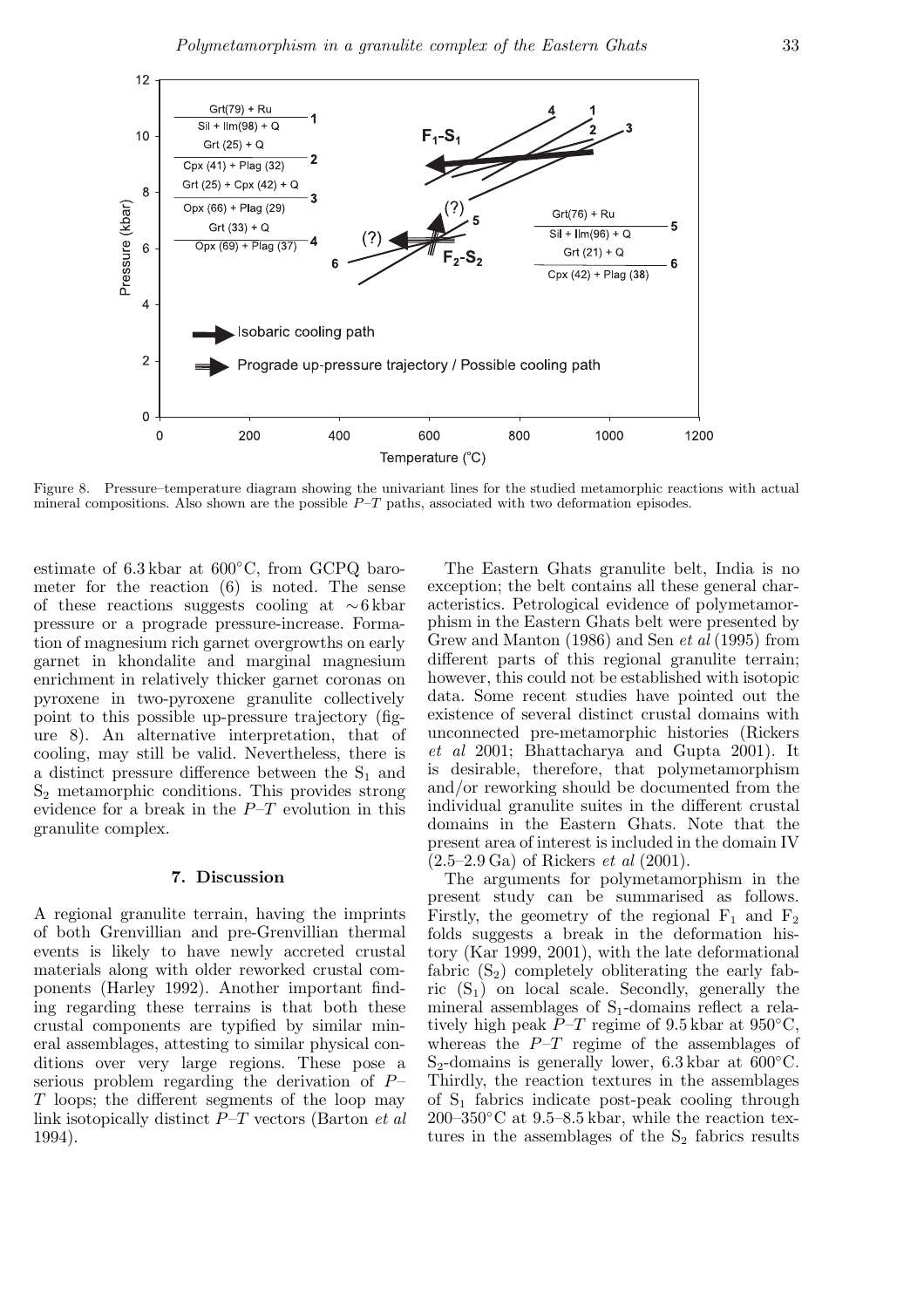either from cooling or an increase in pressure at  $600^{\circ}$ C from 6 kbar (figure 8). The two distinct  $P-$ T–D regimes are considered to reflect the overprinting of an Archaean high-grade metamorphism  $(F_1-S_1)$ , as documented by Bhattacharya *et al* (2001), by an unrelated  $F_2-S_2$  event, most likely of Grenvillian age. The possibility of reworking of the Archaean crust during Grenvillian orogeny is interpreted from the Pb isotopic signatures of the Domain IV (Gupta 2004).

#### 8. Concluding remarks and implications

- In regional granulite terrains with evidence of different crustal domains interpretation of geochronological data from different parts in terms of polymetamorphism is at best speculation.
- Even in the absence of isotopic data, polymetamorphism in a granulite complex may be indicated petrologically in terms of break in the  $P-T$ record.
- Polymetamorphism and reworking, when established from several sectors of the regional Eastern Ghats granulite belt, will lead to better understanding of the East Gondwana correlation, especially with the Antarctic granulite belt.

#### Acknowledgements

Fruitful and encouraging discussion with Dr S Bhattacharya; my ideas are irretrievably entangled with his, but any misconceptions is, of course, mine! This work is a part of my unpublished Ph.D. thesis of University of Calcutta and Doctoral fellowship of Indian Statistical Institute. Infrastructure of the Geological Studies Unit, Indian Statistical Institute, Kolkata, helped greatly to complete the work. Mr A K Das has drafted the diagrams. Finally, critical but constructive comments on an earlier version of the manuscript by Prof. Simon Harley and two anonymous reviewers are thankfully acknowledged.

#### References

- Barton J M, Holzer L, Kamber B, Doig R, Kramers J D and Nyfeler D 1994 Discrete metamorphic events in the Limpopo belt, southern Africa: Implications for the application of  $P-T$  paths in complex metamorphic terrains; Geology 22 1035–1038.
- Berman R G 1988 Internally consistent thermodynamic data for minerals in the system  $Na<sub>2</sub>O-K<sub>2</sub>O-CaO-MgO-$ FeO–  $Fe<sub>2</sub>O<sub>3</sub>$ –Al<sub>2</sub>O<sub>3</sub>–SiO<sub>2</sub>–TiO<sub>2</sub>–H<sub>2</sub>O–CO<sub>2</sub>; *J. Petrol.* 29 445–522.
- Berman R G 1990 Mixing properties of Ca–Mg–Fe–Mn garnets; Amer. Mineral. 75 328–344.
- Berman R G 1991 Thermobarometry using multiequilibrium calculations: a new technique with petrologic applications; Canad. Mineral. 29 833–855.
- Bhattacharya A and Gupta S 2001 A reappraisal of polymetamorphism in the Eastern Ghats belt – A view from north of the Godavari rift; Proc. Indian Acad. Sci. (Earth Planet. Sci.) 110 369–383.
- Bhattacharya A, Krishna Kumar K R, Raith M and Sen S K 1991 An improved set of a-X parameters for Fe–Mg– Ca garnets and refinements of the orthopyroxene garnet thermometer and the orthopyroxene-garnet-plagioclasequartz barometer; J. Petrol. 32 629–656.
- Bhattacharya S 1996 Eastern Ghats granulite terrain of India: an overview; J. Southeast Asian Earth Sci. 14 165–174.
- Bhattacharya S 1997 Evolution of Eastern Ghats granulite belt of India in a compressional tectonic regime and juxtaposition against Iron Ore Craton of Singhbhum by oblique collision-transpression; Proc. Indian Acad. Sci. (Earth Planet. Sci.) 106 65–75.
- Bhattacharya S, Sen S K and Acharyya A 1994 The structural setting of the Chilka Lake granulite-migmatiteanorthosite suite with emphasis on the time relation of charnockites; Precamb. Res. 66 393–409.
- Bhattacharya S and Kar R 2002 High-temperature dehydration melting and decompressive  $P-T$  path in a granulite complex from the Eastern Ghats, India; Contrib. Mineral. Petrol. 143 175–191.
- Bhattacharya S, Kar R, Misra S and Teixeira W 2001 Early Archaean continental crust in the Eastern Ghats granulite belt, India: Isotopic evidence from a charnockite suite; Geological Magazine 138 609-618.
- Chetty T R K 2001 The Eastern Ghats Mobile Belt, India: A collage of Juxtaposed Terranes (?); Gondwana Res. 4 319–328.
- Dasgupta S and Sengupta P 1998 Reworking of an isobarically cooled continental crust. Evidence of decompressive  $P-T$  trajectory from the Eastern Ghats belt, India; Indian J. Geol. 70 133–144.
- Dasgupta S, Sanyal S, Sengupta P and Fukuoka M 1994 Petrology of granulites from Anakapalle – Evidence for Proterozoic decompression in the Eastern Ghats, India; J. Petrol. 35 433–459.
- Dasgupta S, Sengupta P, Fukuoka M and Bhattacharya P K 1991 Mafic granulites from Eastern Ghats, India: Further evidence for extremely high temperature crustal metamorphism; J. Geol. 99 124–133.
- Dasgupta S, Sengupta P, Fukuoka M and Chakraborti S 1992 Dehydration melting, fluid buffering and decompressional P–T path in a granulite complex from the Eastern Ghats, India; J. Metamorph. Geol. 10 777–788.
- Dasgupta S, Sengupta P, Mondal A and Fukuoka M 1993 Mineral chemistry and reaction textures in metabasites from the Eastern Ghats belt, India and their implications; Mineralogical Magazine 57 113–120.
- Frost B R and Chacko T 1989 The granulite uncertainty Principle: limitations on the thermobarometry in granulites; J. Geol. 97 435–450.
- Fuhrman M L and Lindsley D H 1988 Ternary-feldspar modelling and thermometry; American Mineralogists **73** 201–216.
- Grew E S and Manton W J 1986 A new correlation of sapphirine granulites in the Indo-Antarctic metamorphic terrain: Late Proterozoic dates from the Eastern Ghats province of India; Precamb. Res. 33 123–37.
- Gupta S 2004 The Eastern Ghats Belt, India A new look at an old Orogen; Geol. Surv. India Spec. Publ. 84 75–100.